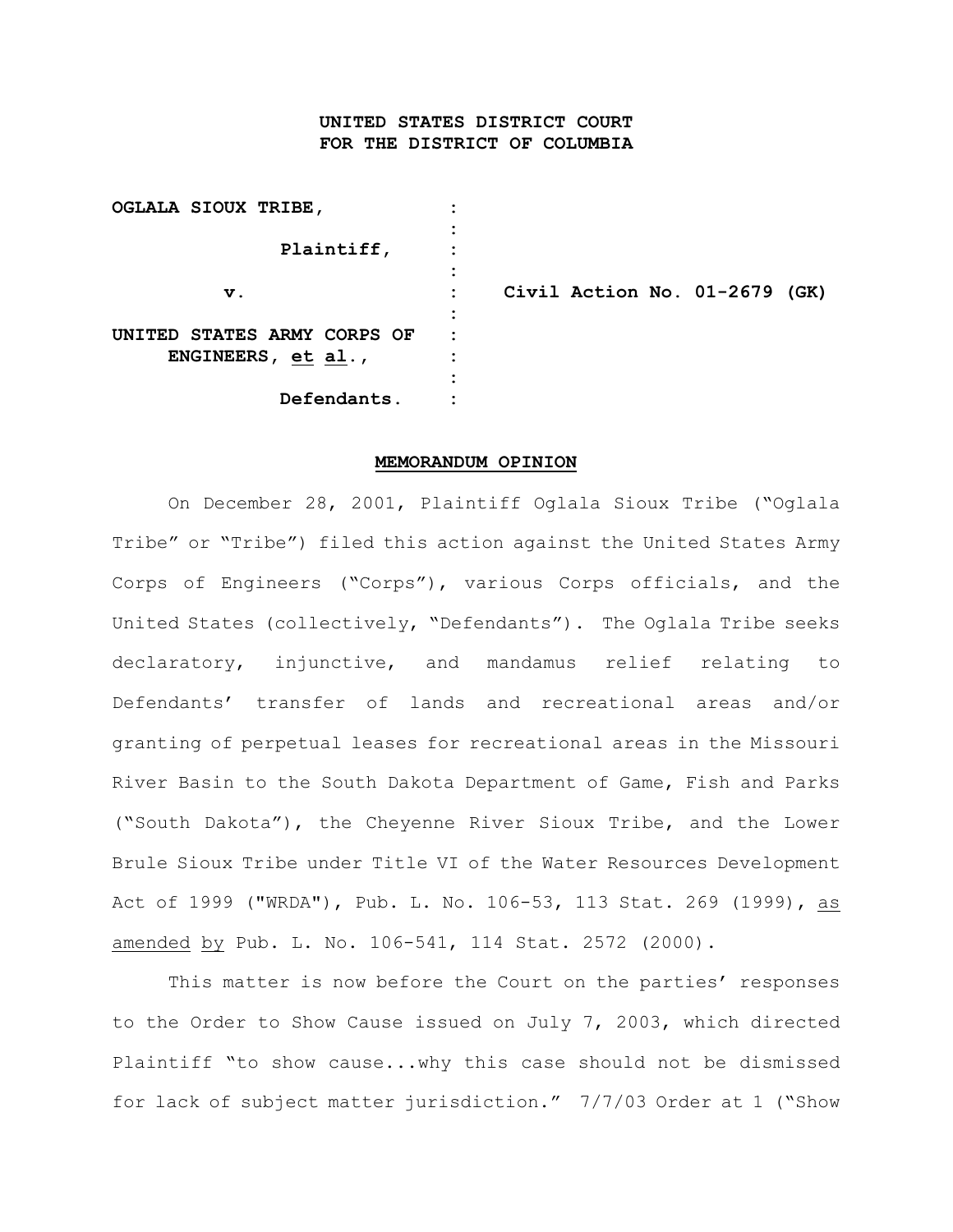Cause Order"). Upon consideration of the parties' Responses, the Plaintiff's Reply, and the entire record herein, for the reasons stated below, this case is **dismissed**.

### **I. BACKGROUND<sup>1</sup>**

#### **A. Historical Background**

The Oglala Sioux Tribe is a distinct band of the Teton Division of the Sioux Nation. The Tribe consists "of approximately 41,000 citizens with territory of over 4,700 square miles in the southwestern portion of South Dakota," which includes portions of the Missouri River basin. 2d Am. Compl. at ¶¶ 2, 14. The Oglala Tribe claims that they have used and occupied some portions of the Missouri River basin "[s]ince time immemorial." Id. at 1 14 (including description of relevant portion of the basin).

In 1825, the Tribe entered into a treaty of friendship and protection with the United States. See 7 Stat. 252 ("1825 Treaty"). The Oglala Tribe claims that under the 1825 Treaty, it became a protectorate nation of the United States. See id. at 1 18.

In 1851, the Oglala Tribe and the other bands of the Teton Division of the Sioux Nation entered into a treaty which was later

 $1$  For purposes of ruling on a motion to dismiss, the factual allegations of the complaint must be presumed to be true and liberally construed in favor of the plaintiff. Shear v. National Rifle Ass'n of Am., 606 F.2d 1251, 1253 (D.C. Cir. 1979). Thus, the facts set forth herein are taken from Plaintiff's Complaint, unless otherwise specified.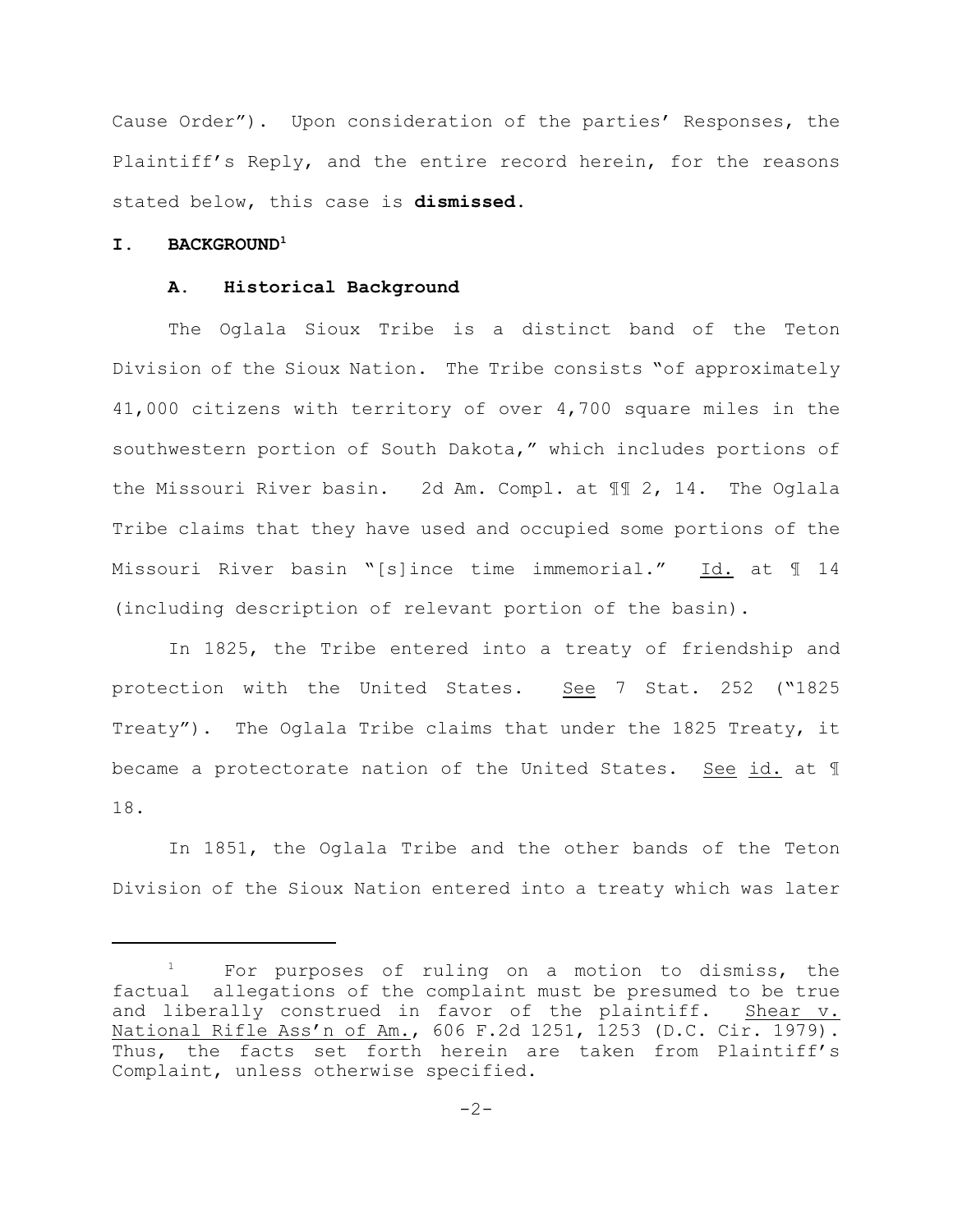ratified by Congress. 11 Stat. 749 ("1851 Treaty"). The 1851 Treaty created a defined territory for the Teton Division bands, which covered much of the area in the Missouri River basin, from the Mississippi River westward. Thereafter, United States citizens began to encroach upon the land set aside for the tribes in the 1851 Treaty.

In 1868, various Sioux bands, including the Teton band, entered into another treaty with the United States in an effort to end the struggle created by this encroachment. 15 Stat. 635 ("1868 Fort Laramie Treaty" or "1868 Treaty"). The 1868 Fort Laramie Treaty was ratified by Congress and proclaimed effective by the President in 1869. Article 2 of the 1868 Treaty designated specific territory for the various Sioux bands within the land defined in the 1851 Treaty, which became known as the Great Sioux Reservation. Under Article 12 of the 1868 Treaty, no future treaties for cessions of land in the Great Sioux Reservation would be valid "unless executed and signed by at least three-fourths of all the adult male Indians, occupying or interested in the [land to be ceded]." 15 Stat. 635, as quoted in United States v. Sioux Nation of Indians, 448 U.S. 371, 376 (1980) ("Sioux Nation").

In 1877, Congress ratified and confirmed a cession agreement- the Act of February 28, 1877, ch. 72, 19 Stat. 254 ("1877 Act")- that was purported to be made between the relevant Sioux bands and commissioners working on behalf of the United States. The 1877 Act

 $-3-$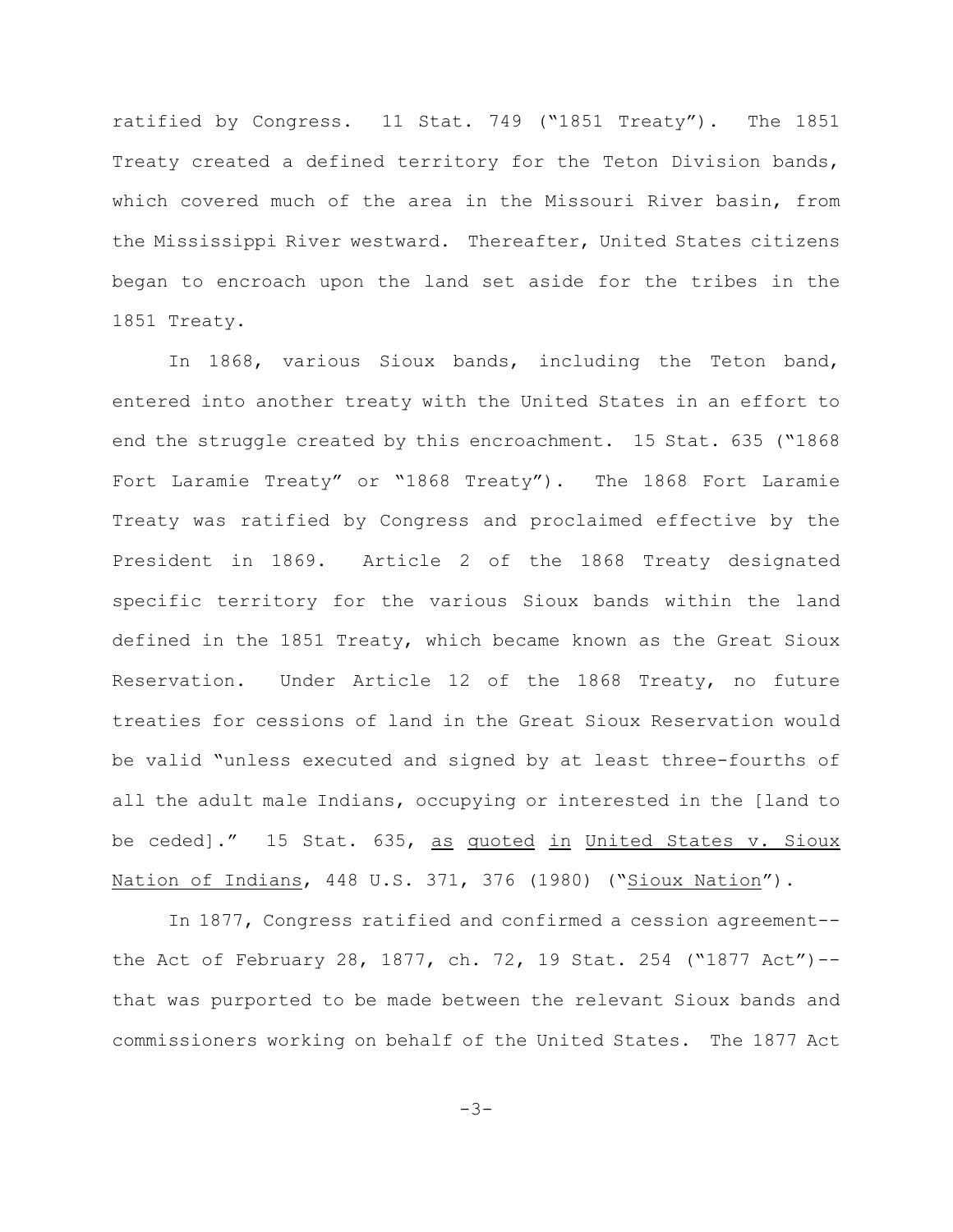ceded over 7 million acres of territory in the western portion of the Great Sioux Reservation, primarily the Black Hills region, to the United States. It was later determined that "the treaty was presented just to Sioux chiefs and their leading men. It was signed by only 10% of the adult male Sioux population[,]" not three-fourths as required by Article 12 of the Fort Laramie Treaty. Sioux Nation, 448 U.S. at 381-82 (ultimately determining that the United States was required to pay interest for the unconstitutional taking of land carried out through the 1877 Act).

In 1889, Congress passed legislation--the Act of March 2, 1889, ch. 405, 25 Stat. 1889 ("1889 Act")--that provided for the further, conditional diminution of the remaining portions of the Great Sioux Reservation. The 1889 Act created six smaller, distinct reservations within the Great Sioux Reservation for the various Sioux bands. In addition, it provided that all of the land not contained in those distinct reservations would be returned to the public domain of the United States and subsequently opened for settlement. However, before the 1889 Act could take effect, Congress required that the United States had to gain the "acceptance and consent" of three-fourths of all the occupying or interested adult Indian males, as required by Article 12 of the Fort Laramie Treaty, which had to be acquired and proclaimed by the President within one year of the Act, after he was presented with

 $-4-$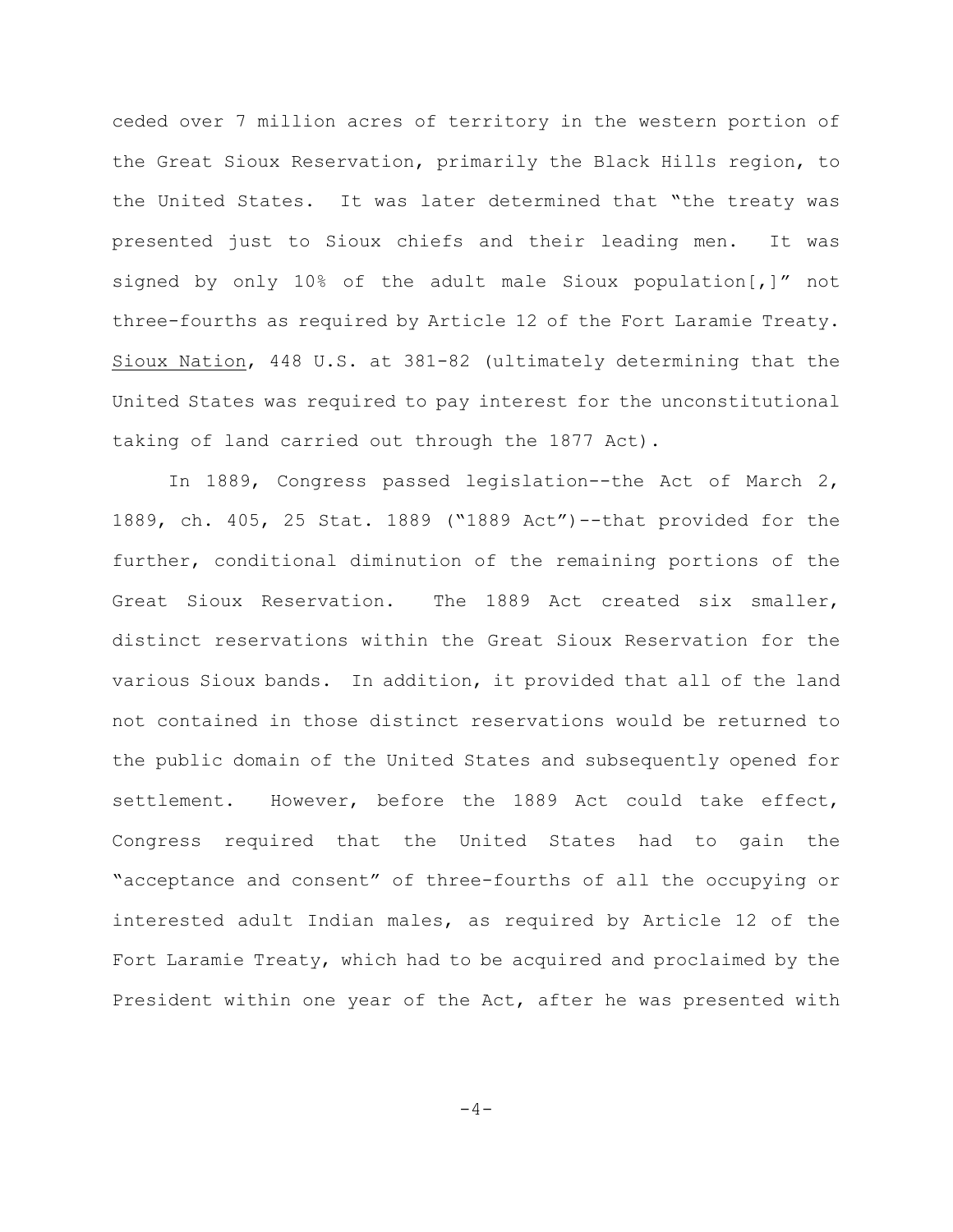"satisfactory proof" of that acceptance and consent. See 1889 Act, § 28.

After Congress passed the 1889 Act, the Secretary of the Interior sent a three-member commission to obtain the required acceptance and consent of the eligible Sioux males ("Sioux Commission"), which the Sioux Commission determined could be provided by the signing of a quit-claim deed. At that time, "5,678 adult male members [of the tribes] were eligible to give consent under article 12 of the 1968 Treaty and section 28 of the 1889 Act, 3,942" such that three-fourths approval would require 4,259 men to give consent. 2d Am. Compl. at ¶ 29. While the Sioux Commission collected 4,463 signatures, they "obtained no more than 3,942 valid signatures on quit claim deeds...[because] at least 512 of those were invalid...[having been provided by] non-Indian persons,...persons of mixed blood,...persons not members of the bands and tribes signatory to the 1868 Treaty,...underage (nonadult) Indian persons,... [and] female[s]," or were duplicate signatures. Id. In addition, the Sioux Commission obtained a "majority of the signatures...through coercion, fraud and bribery." Id. at ¶ 30.

In early 1890, the Sioux Commission submitted a report of its activities to President Benjamin Harrison. See Report and Proceedings of the Sioux Commission, Sen. Exec. Doc. 51, 51st Cong. 1st Sess. (1890) ("Commission Report"). The Commission Report

-5-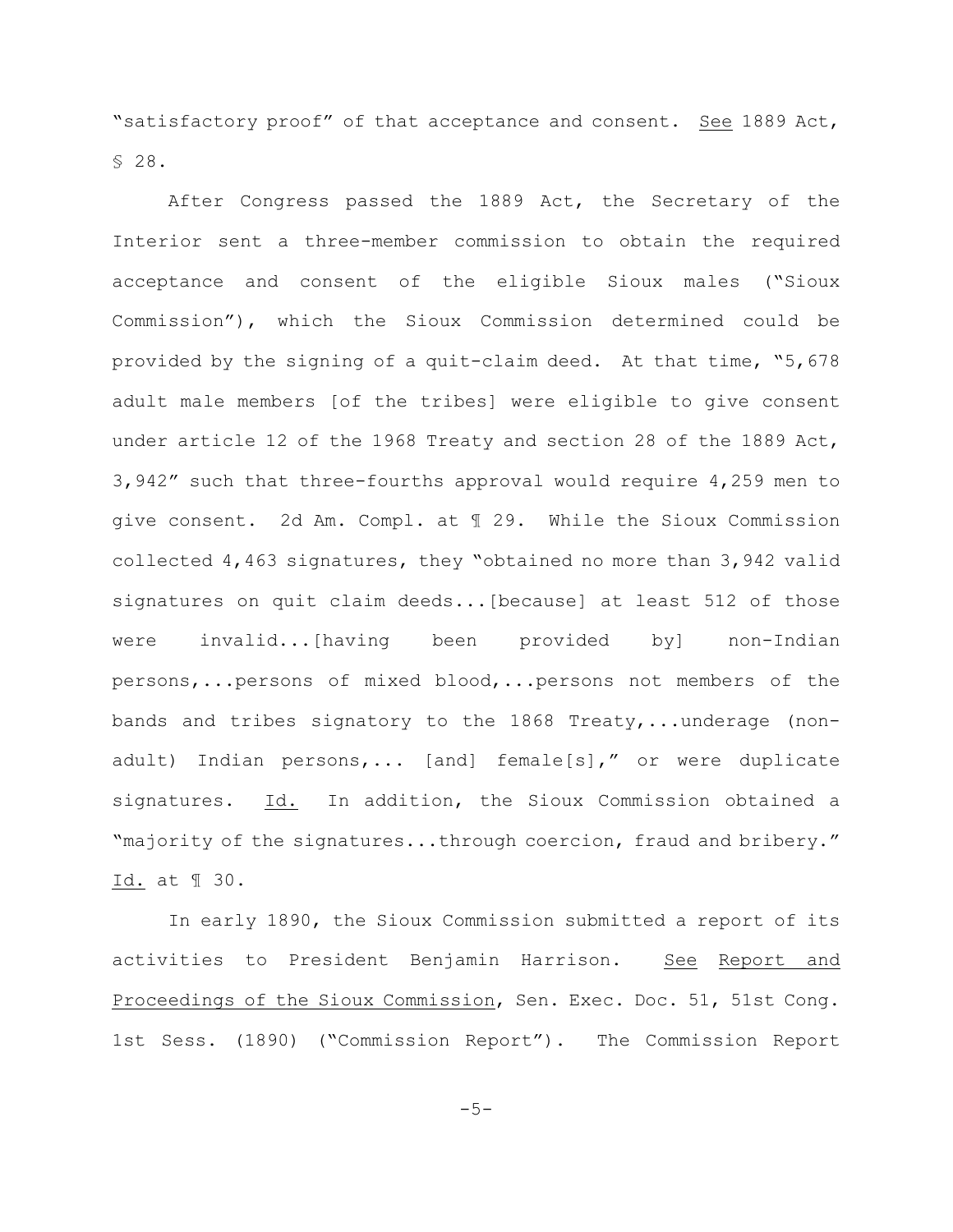contained a list of the names of each signatory of a quit-claim deed, which when compared with "[t]he census records contained in the [] Commission Report show [] that the Commission failed to obtain signatures from three-fourths of the adult male members eligible to give consent under article 12 of the 1868 Treaty and section 28 of the 1889 Act." 2d Am. Compl. at ¶ 31.

However, on February 10, 1890, President Harrison "proclaim[ed] the acceptance of [the 1889 Act] by the different bands of the Sioux Nation of Indians, and the consent thereto by them as required by the [1889 Act]" and stated that the 1889 Act was "declared to be in full force and effect." 26 Stat. 1554 ("1890 Proclamation"). Thereafter, "approximately one-half [of the Great Sioux Reservation that remained after the 1877 Act] was restored to the public domain...while six separate reservations were carved out of the remainder." Rosebud Sioux Tribe v. Kneip, 430 U.S. 584, 589 (1977) (internal quotations and citations omitted) ("Rosebud Sioux"). One of those six reservations is the Pine Ridge Reservation of the Oglala Sioux Tribe.

#### **B. Relevant Legislation Enacted After the 1889 Act**

In response to flooding along the Missouri River in the earlyto-mid twentieth century, Congress passed the Flood Control Act of 1944 ("FCA"), 33 U.S.C. §§ 701, et seq. The FCA authorized the Missouri River Pick-Sloan Program, which authorized the Corps to develop a comprehensive flood control plan by constructing various

 $-6-$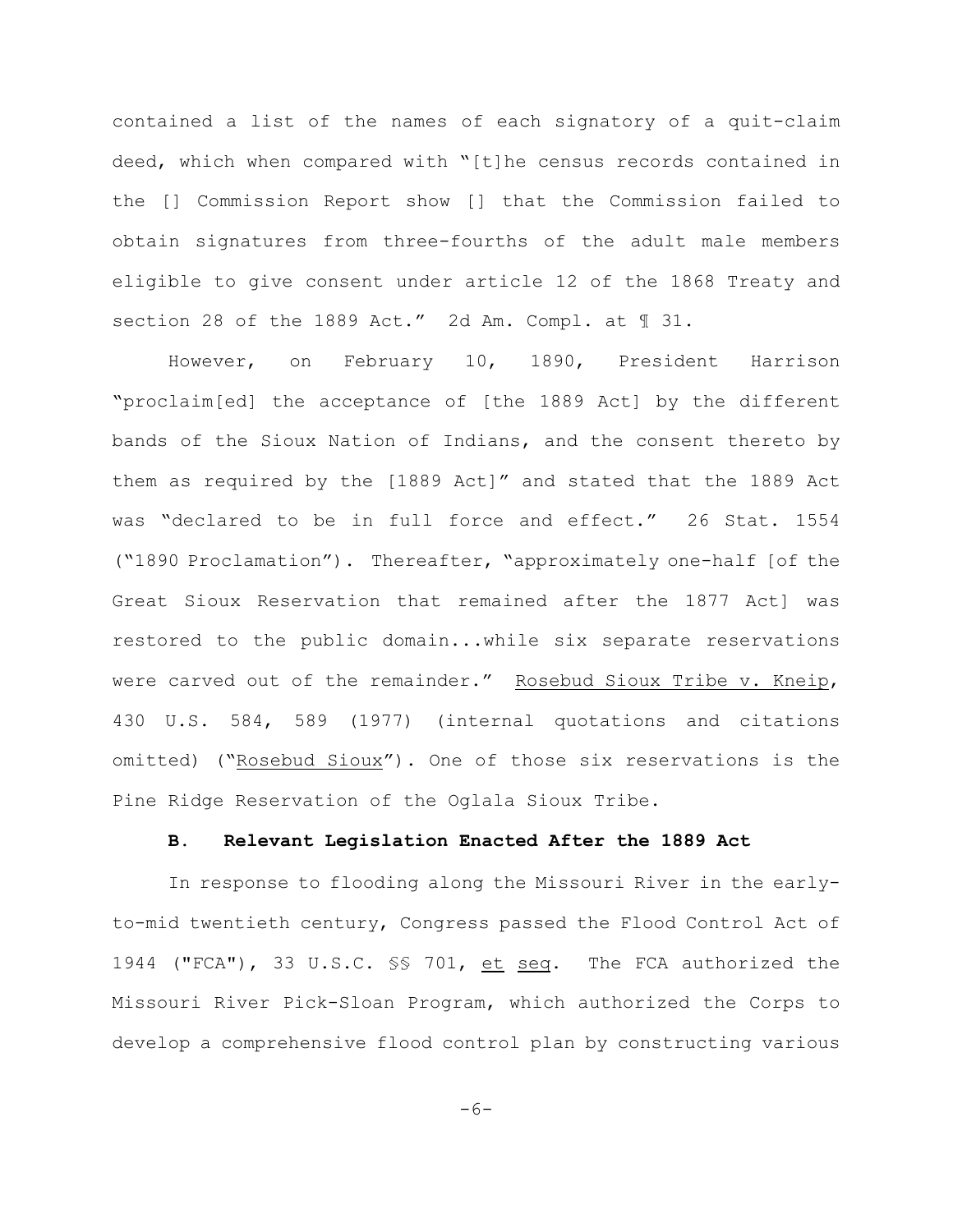dams and reservoirs along the Missouri River. After passing the FCA, "[s]even subsequent Acts of Congress authorized limited takings of Indian lands for hydroelectric and flood control dams on the Missouri River in both North and South Dakota." South Dakota v. Bourland, 508 U.S. 679, 683 (1993). Plaintiff alleges that to complete these various flood control programs, the Corps "acquired land [within the Great Sioux Reservation] by condemnation or by mense conveyance" to which the Oglala Sioux Tribe was not a party, including approximately 105 shoreline recreational areas in South Dakota. 2d Am. Compl. at 1 37-38.

More recently, Congress passed new legislation affecting the Corps' management of the Missouri River by passing the Water Resources Development Act ("WRDA"), Pub. L. No. 106-53, 113 Stat. 269 (1999), as amended by Pub. L. No. 106-541, 114 Stat. 2572 (2000). Title VI of the WRDA, Pub. L. No. 106-53, §§ 601-609, called for implementation of a plan to restore terrestrial wildlife habitat that was lost due to flood-control projects along the Missouri River. Specifically, §§ 603-606 directed the Corps to transfer title or grant perpetual leases for recreational areas surrounding FCA projects to the South Dakota Department of Game, Fish and Parks and two other Sioux Tribes. Under Title VI, this transfer was to occur by January 1, 2002. See Pub. L. No. 106-53,  $$605(a)(1)(B).$ 

In addition, § 607 of Title VI provided that

-7-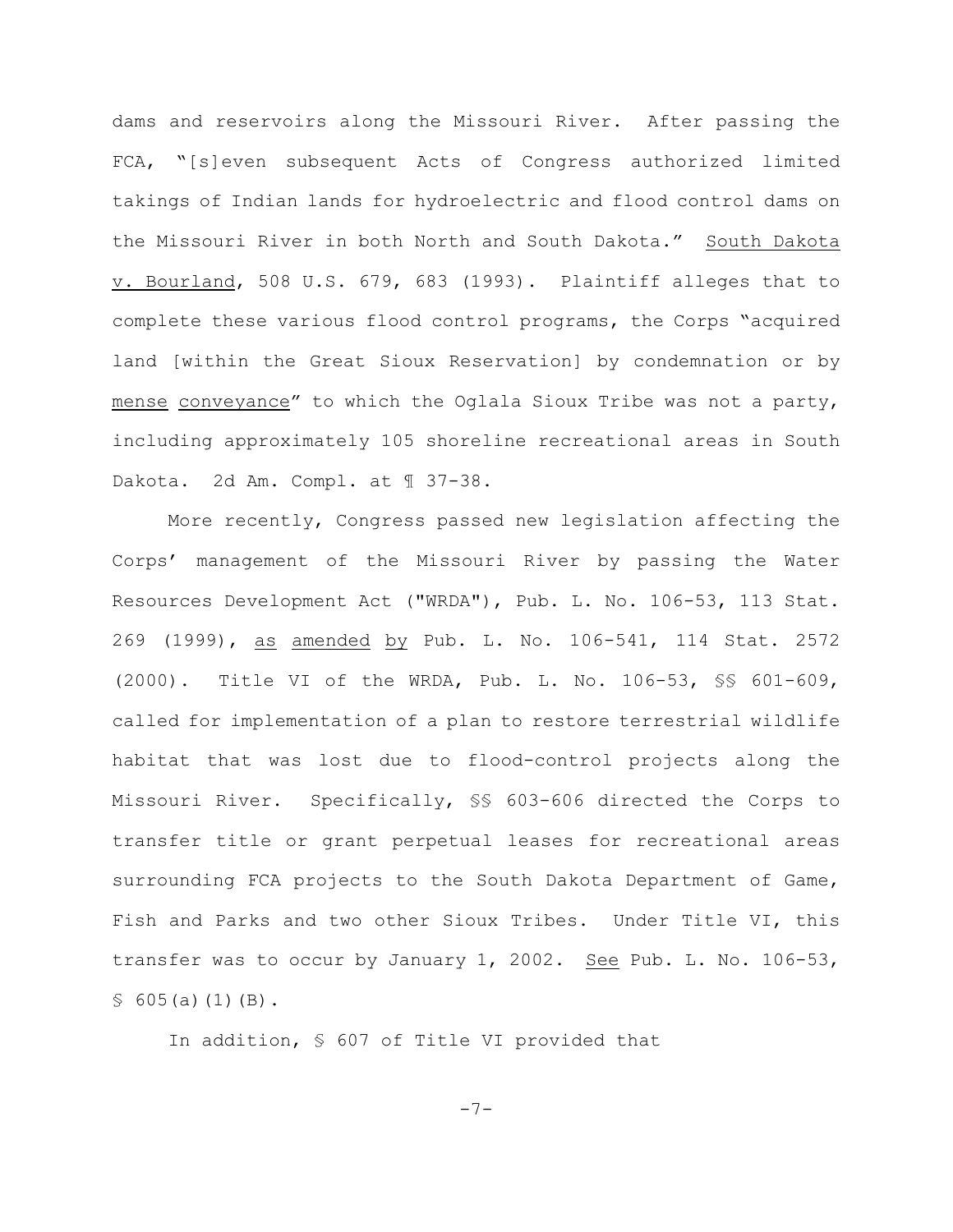[n]othing in this title diminishes or affects--(1) any water right of an Indian Tribe; (2) any other right of an Indian Tribe, except as specifically provided in another provision of this title; (3) any treaty right that is in effect on the date of enactment of this Act;  $(4)$  any external boundary of an Indian reservation of an Indian Tribe; (5) any authority of the State of South Dakota that relates to the protection, regulation, or management of fish, terrestrial wildlife, and cultural and archaeological resources, except as specifically provided in this title; or (6) any authority of the Secretary, the Secretary of the Interior, or the head of any other Federal agency under a law in effect on the date of enactment of this Act, including--(A) the National Historic Preservation Act (16 U.S.C. 470 et seq.); (B) the Archaeological Resources Protection Act of 1979 (16 U.S.C. 470aa et seq.);...(G) the Native American Graves Protection and Repatriation Act (25 U.S.C. 3001 et  $seq.$ );....

Pub. L. No. 106-53, § 607(a). In particular, the Native American Graves Protection and Repatriation Act ("NAGPRA") "declared ownership or control of Native American human remains, associated and unassociated funerary objects, sacred objects and items of cultural patrimony ('Native American cultural items') excavated or discovered on federal or tribal lands...to be vested either in lineal descendants...or Indian tribes," while the National Historic Preservation Act ("NHPA") "provided enforceable legal protection for all historic property included in the National Register [of Historic Places] or eligible for inclusion." 2d Am. Compl. at ¶ 43, 45.

#### **C. The Present Action**

In December 2001, Plaintiff "notified the [] Corps pursuant to NAGPRA that it claims ownership and control of all Native American

-8-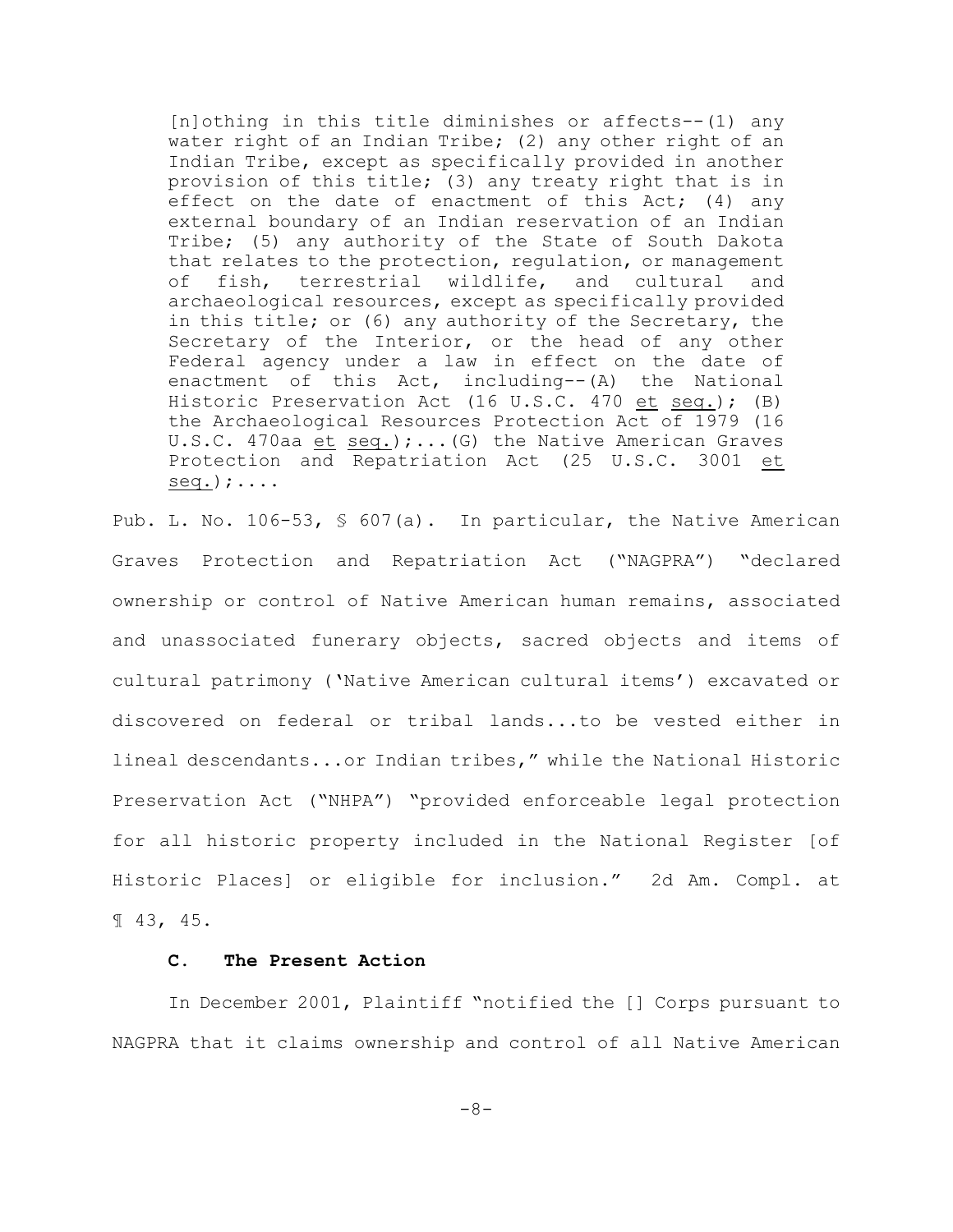cultural items excavated or discovered, inter alia, at all of the recreational areas or other lands that are the subject of this action." 2d Am. Compl. at ¶ 44. In an attempt to stop the Corps' transfer of recreational areas as set out in the WRDA, the Oglala Tribe brought the instant action on December 28, 2001.<sup>2</sup> On January, 29, 2002, Plaintiff filed an Amended Complaint, as well as a Motion for a Temporary Restraining Order and Preliminary Injunction, with Judge Paul Friedman of this District.

At that time, a related case was pending before Judge Friedman, Crow Creek Sioux Tribe v. White, CA 01-76. The Crow Creek plaintiff brought an action against the Secretary of the Army and others to stop the WDRA transfer of recreation lands, arguing that "transfer of the land to South Dakota would irreparably harm the Tribe's interests in cultural artifacts and tribal heritage sites by removing the lands from coverage under the federal cultural protection statutes and by lessening the federal government's ability to enforce these statutes on the transferred lands." Crow Creek v. Brownlee, 331 F.3d 912, 915 (D.C. Cir. 2003). On February 1, 2002, Judge Friedman held argument on Crow Creek's Motion for Preliminary Injunction, and denied that Motion

 $2$  On January 28, 2002, the Rosebud Sioux Tribe moved to intervene as a party plaintiff in this action, and that motion was granted on February 12, 2002. See 2/12/02 Order. However, on July 14, 2003, the Rosebud Sioux Tribe moved to dismiss without prejudice its intervenor-plaintiff action, and that motion was granted. See 9/15/03 Order, as amended by 10/29/03 Order.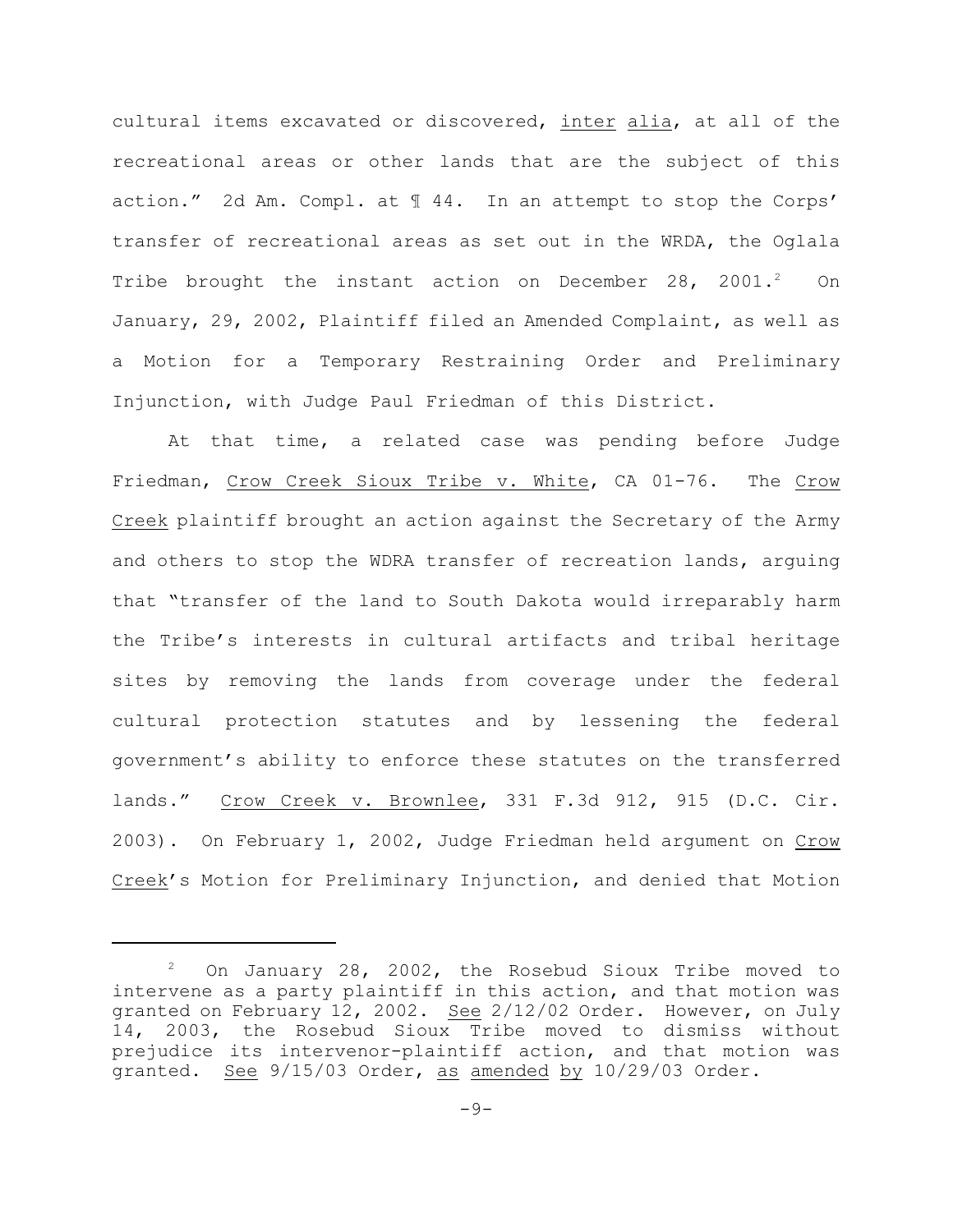from the bench, "holding that the proposed title transfer was consistent with the Constitution and federal law." Crow Creek v. Brownlee, 331 F.3d at 915; see also 2/1/02 Order in CA 01-76. On February 5, 2002, the Crow Creek plaintiff filed an emergency interlocutory appeal of Judge Friedman's denial of its motion for a preliminary injunction.

Subsequently, on or about February 8, 2002, the Oglala Tribe and Defendants began to take action with respect to the lands at issue in this case. The Oglala Tribe filed "Notices of Lis Pendens in accordance with...the Federal Rules of Civil Procedure...and the laws of the State of South Dakota, giving constructive notice of this action with respect to...each of the recreational areas and other lands that are the subject of this action and within the boundaries of the Great Sioux Reservation," while "Defendants purported to transfer or lease to the State of South Dakota some but not all of the recreational areas and other lands that are the subject of this action." 2d Am. Compl. at ¶¶ 49-50.

On July 16, 2002, the Oglala Tribe informed the Court that it was participating as a non-party in the mediation of the related Crow Creek case before Judge Friedman. On August 9, 2002, Judge Friedman denied without prejudice the Oglala Tribe's Motion for a Temporary Restraining Order and Preliminary Injunction and ordered the Oglala Tribe to submit status reports regarding its involvement in the Crow Creek mediation. See 8/9/02 Order. Between October

 $-10-$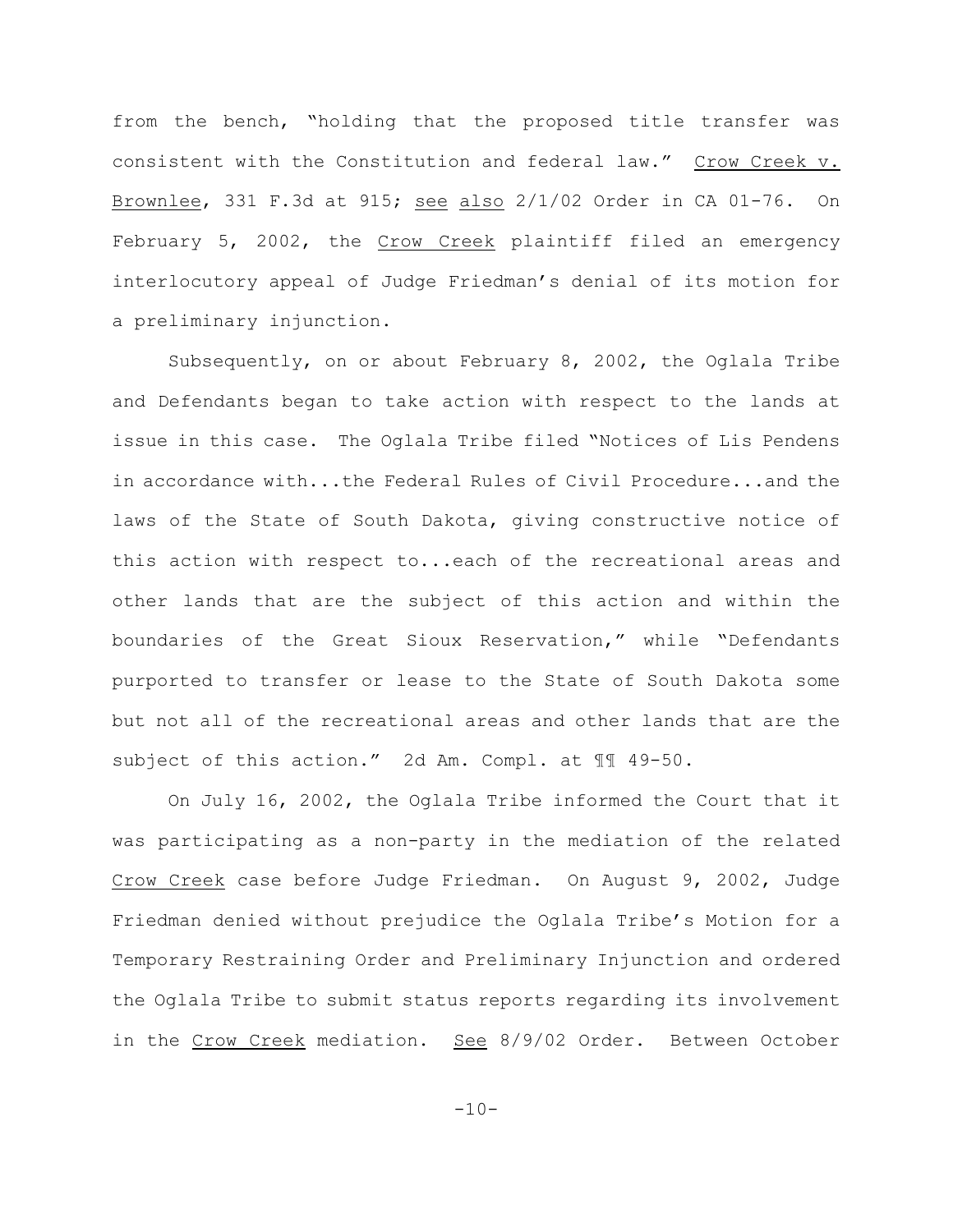2002 and March 2003, the Oglala Tribe submitted three such reports, each of which merely noted the Tribe's involvement in the ongoing mediation and stated that the parties were going to present a joint scheduling order for briefing in this case. See, e.g.,  $10/1/02$ Report to Court, 1/16/03 Report to Court, and 3/31/03 Report to Court

On March 17, 2003, the D.C. Circuit issued a decision regarding Crow Creek's interlocutory appeal of Judge Friedman's denial of its motion for a preliminary injunction. See generally, Crow Creek, supra. The D.C. Circuit found that the Crow Creek Tribe had "utterly failed to establish an 'actual or imminent' injury in fact." Id. at 916. Thus, the court determined that the Crow Creek Tribe "lack[ed] standing to bring [its] action in federal court" and "remand[ed] the action to the district court for entry of judgment of dismissal for lack of subject matter jurisdiction." Id. at 918.

On July 7, 2003, in response to the D.C. Circuit's decision in the Crow Creek appeal, Judge Friedman issued an order directing the Oglala Tribe to show cause why this case should also not be dismissed for lack of subject matter jurisdiction. On July 25, 2003, the Oglala Tribe responded to the show cause, conceding that the Amended Complaint's first four claims for relief were directly addressed in the D.C. Circuit's Crow Creek decision and should thus be dismissed without prejudice. Plaintiff then stated that its

-11-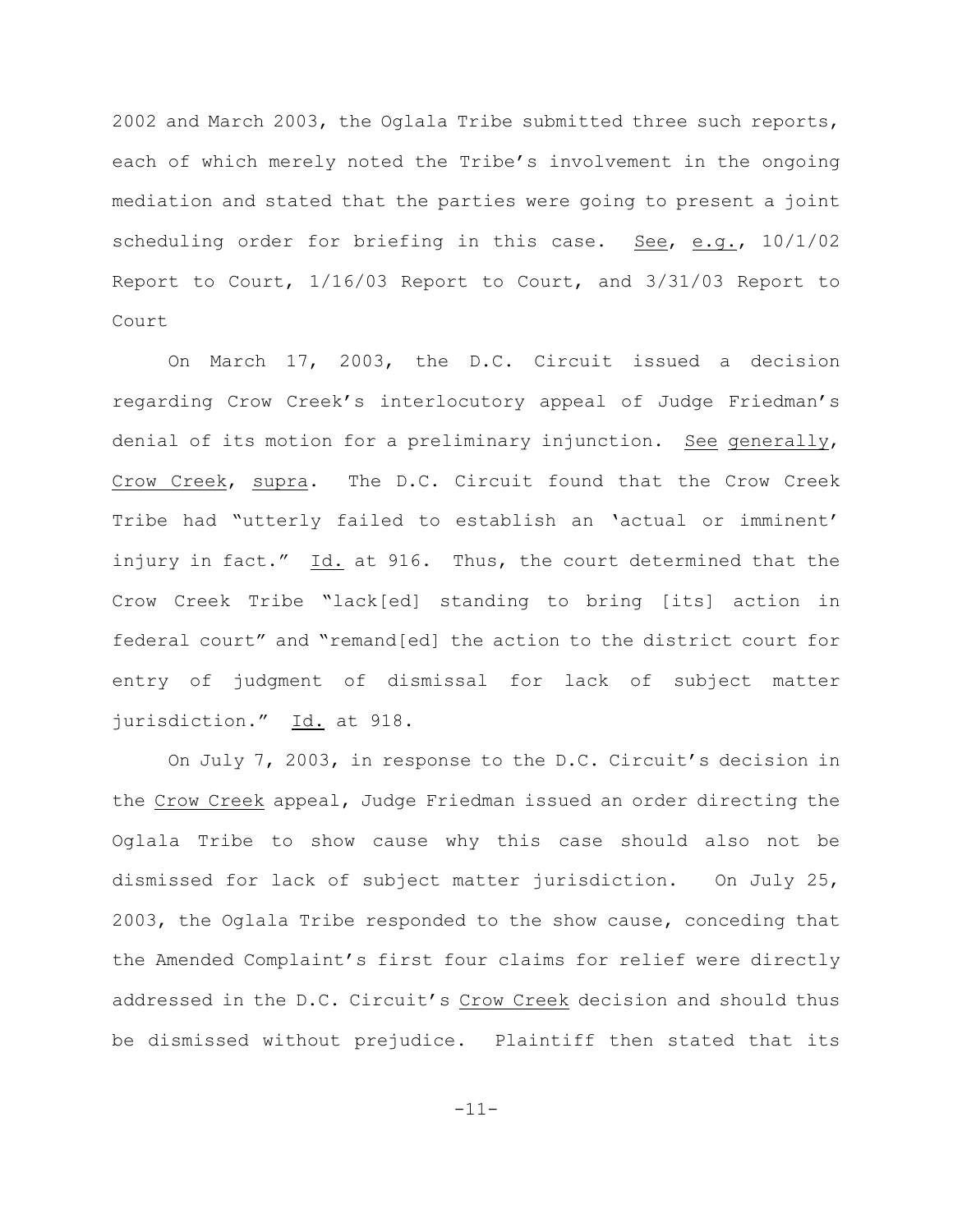fifth, sixth, and seventh claims for relief were still ripe because they were not addressed by the Crow Creek decision. Plaintiff also argued that under those remaining claims, it met the Article III standing requirements enunciated in the Crow Creek decision.

On August 23, 2003, this case was reassigned from Judge Friedman to this Court. Thereafter, Defendants moved to file a reply to the Oglala Tribe's show cause response, and the Oglala Tribe moved to file a second amended complaint, consistent with the claims outlined in its show cause response.

On September 15, 2003, a Status Conference was held in this matter. At that Status Conference, the Court granted the Oglala Tribe's motion for leave to file a second amended complaint and ruled that Defendants' reply to the Oglala Tribe's show cause response could present arguments for dismissal of this action on grounds of lack of subject matter jurisdiction. This matter is now before the Court on the Oglala Tribe's Response to the Order to Show Cause issued on July 7, 2003 ("Pl.'s Resp."), Defendants' Response to the Order to Show Cause ("Defs.' Resp."), and the Oglala Tribe's Reply to Defendants' Response to the Order to Show Cause ("Pl.'s Reply").

#### **II. STANDARD OF REVIEW**

It is the plaintiff's burden to establish that the court has subject matter jurisdiction to hear the case. In re Swine Flu Immunization Prods. Liab. Litig., 880 F.2d 1439, 1442-43 (D.C. Cir.

-12-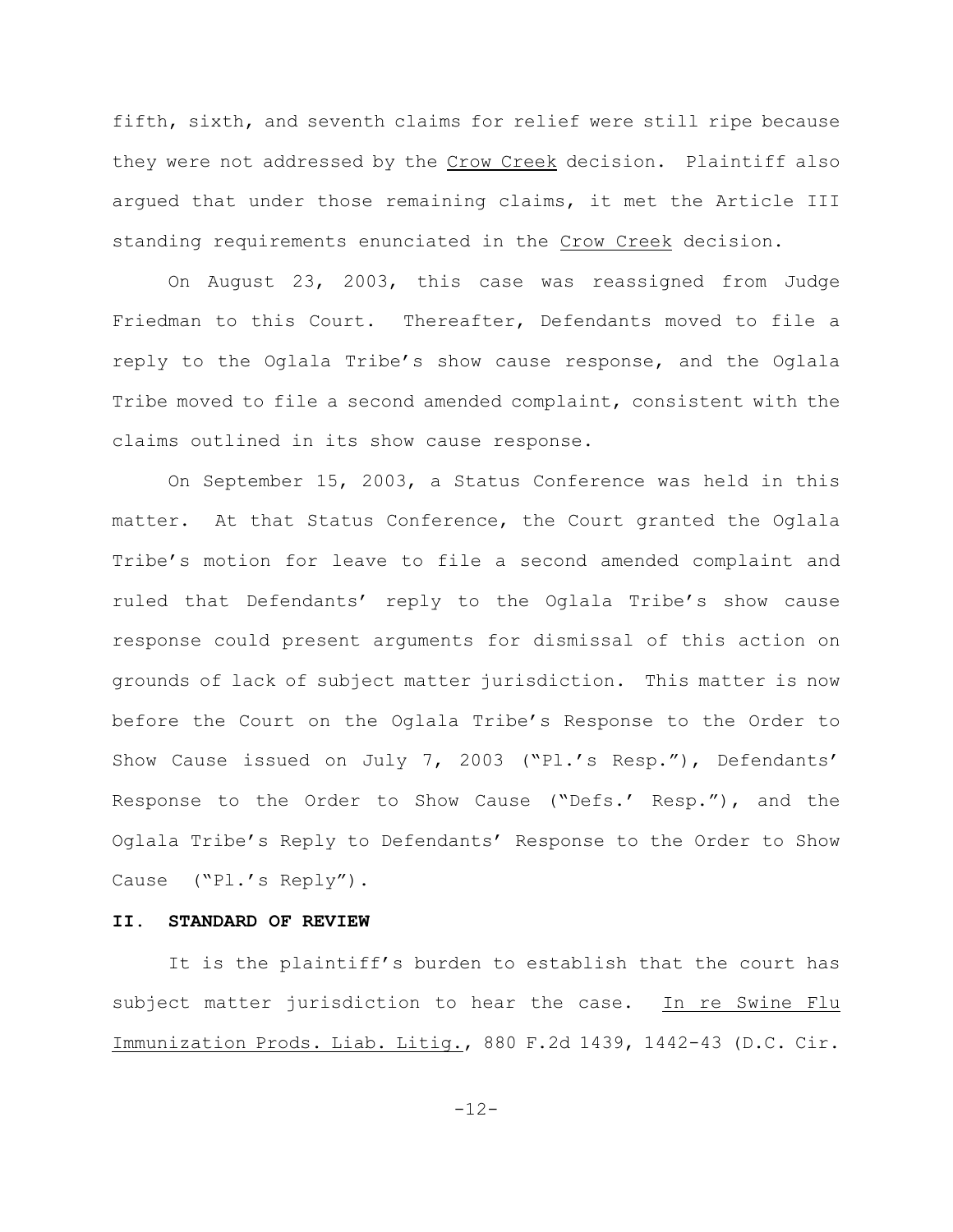1989); Jones v. Exec. Office of the President, 167 F. Supp. 2d 10, 13 (D.D.C. 2001). While the Court must accept as true all factual allegations contained in the complaint, Leatherman v. Tarrant County Narcotics Intelligence & Coordination Unit, 507 U.S. 163, 164 (1993), "plaintiff's factual allegations in the complaint...will bear closer scrutiny" when the court's subject matter jurisdiction has been challenged. Grand Lodge of the Fraternal Order of Police v. Ashcroft, 185 F. Supp. 2d 9, 13-14 (D.D.C. 2001) (internal quotation marks omitted). In making its determination regarding the existence of subject matter jurisdiction, the court may consider matters outside the pleadings. Lipsman v. Sec'y of the Army, 257 F. Supp. 2d 3, 6  $(D.D.C. 2003)$ .

# **III. ANALYSIS**

The Oglala Tribe's Second Amended Complaint asserts four claims for relief against Defendants.

First, Plaintiff alleges that it has suffered an injury to its legally-protected interests in the recreational areas and other lands at issue in this action because of Defendants' continued "den[ial] that the boundaries of the Great Sioux Reservation have never been diminished or otherwise altered by the 1889 Act or any other subsequent treaty or act of Congress" and Defendants' continued "refus[al] to acknowledge and abide by the 1868 Fort Laramie Treaty." 2d Am. Compl. at 11 55-56.

-13-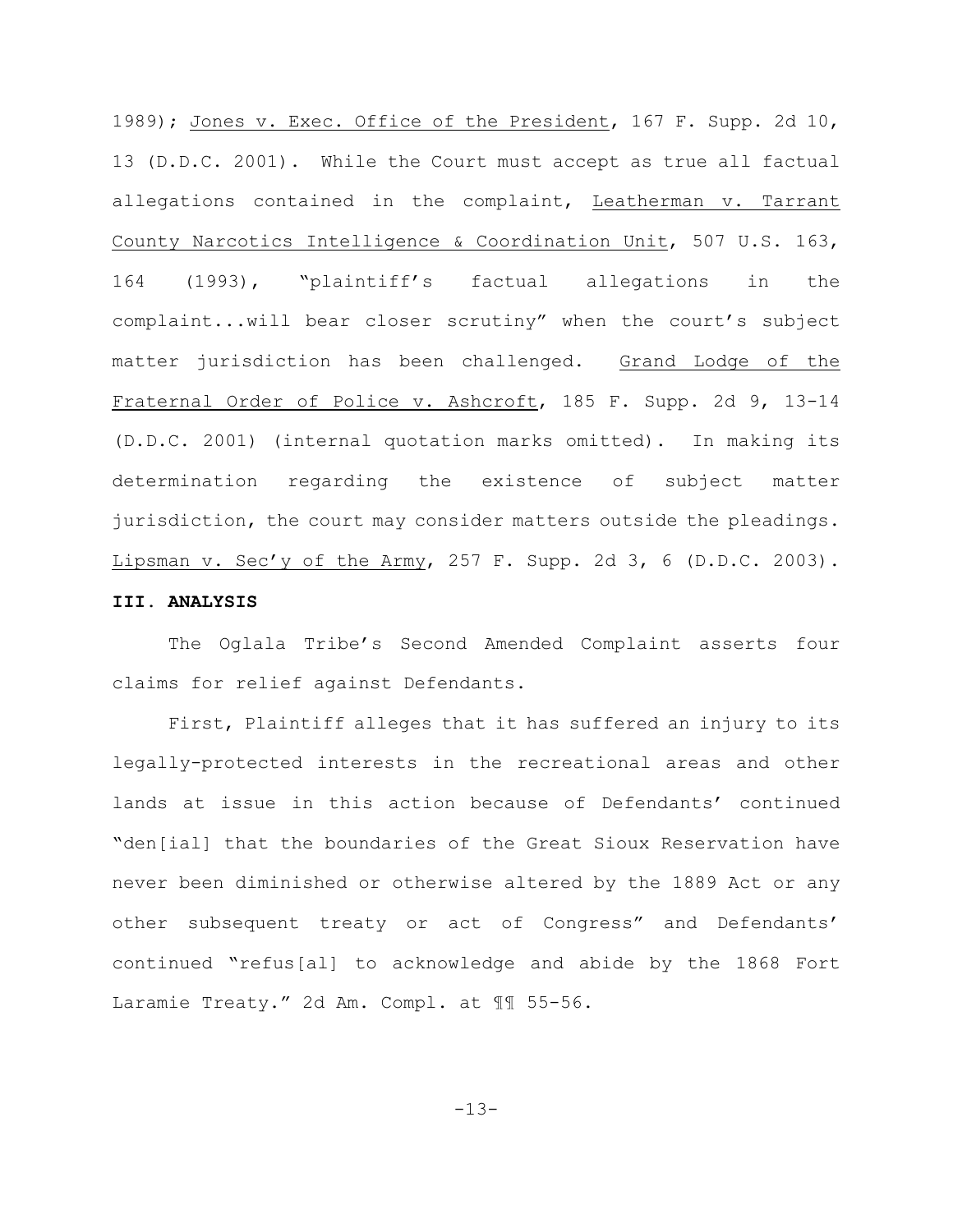Second, the Oglala Tribe claims that it has suffered an injury to its legally-protected interests in the recreational areas and other lands at issue in the case based upon Defendants' past and future "transfer or lease [of the recreational areas and other lands] to the State of South Dakota pursuant to section 605 of the WRDA" without the "voluntary consent [of the relevant bands of the Sioux Nation] in accordance with article 12 of the 1868 Fort Laramie Treaty." Id. at 11 60-62.

Third, Plaintiff alleges that it has suffered an injury to its legally-protected interests in the recreational areas and other lands at issue in this matter based upon Defendants' failure to fulfill their "trust responsibility to the Oglala Sioux Tribe under the 1825 Treaty, 1851 Fort Laramie Treaty, 1868 Fort Laramie Treaty and federal statutory and common law" by consulting with and reasonably accommodating the view of the Tribe before transferring or leasing land to the State of South Dakota. Id. at ¶¶ 64-67.

Finally, Plaintiff alleges that it has suffered an injury to its legally-protected interests "in the Native American cultural items and other historic properties within the recreational areas and other lands" at issue in this case because the NHPA "requires [the Corps] to locate, inventory and nominate for inclusion in the National Register of Historic Places" all of these items. Id. at ¶¶ 69-71.

-14-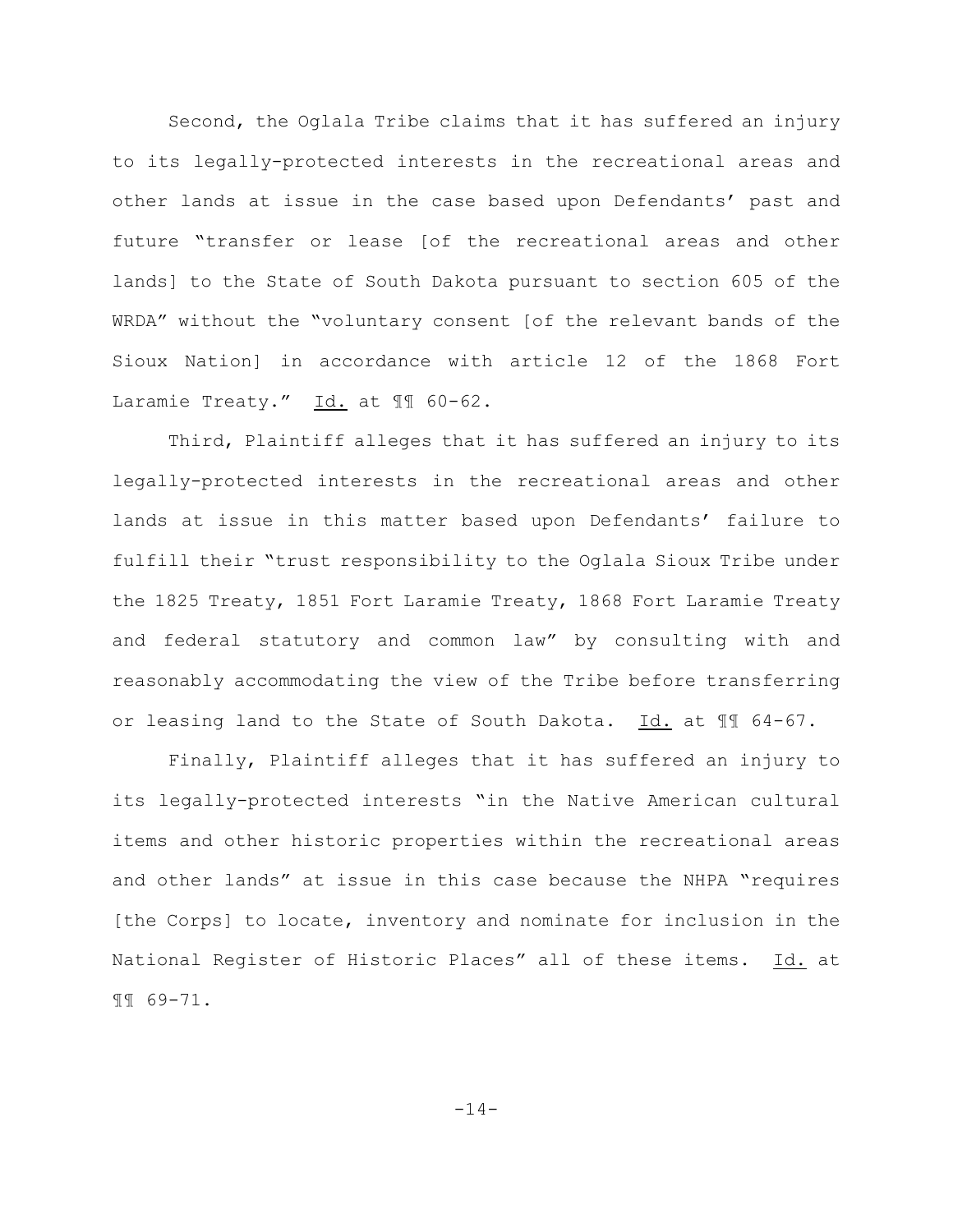Plaintiff asks for a number of specific types of relief for these alleged injuries. The Tribe seeks declarations: (1) that the 1889 Act "never became effective", id. at  $\text{I F1}$ ; (2) that the transfers and leases of the recreational areas and other lands at issue that Defendants have made pursuant to the WRDA "are without force or effect", id. at  $\parallel$  F2; and (3) that Defendants "are required to consult with and reasonably to accommodate the views" of the Tribe in transferring, leasing, and/or managing the recreational areas and other lands at issue, id. at ¶ F4.

Plaintiff also requests an injunction "prohibiting Defendants from transferring any recreational areas and other lands that are subject to this action and within the borders of the Great Sioux Reservation...without the voluntary consent of each of the bands that were signatory to the 1868 Fort Laramie Treaty." Id. at ¶ F3. Finally, Plaintiff asks the Court to grant mandamus relief requiring Defendants "to consult with and reasonably to accommodate the views" of the Tribe in transferring, leasing, and/or managing the recreational areas and other lands at issue, and also "requiring [the Corps] to locate, inventory and nominate for inclusion in the National Register...all Native American cultural items and other historic properties within the recreational areas and other lands [at issue in this case]." Id. at ¶¶ F5, F6.

 $3$  The Plaintiff's Prayer for Relief is denoted as Section F in the Second Amended Complaint.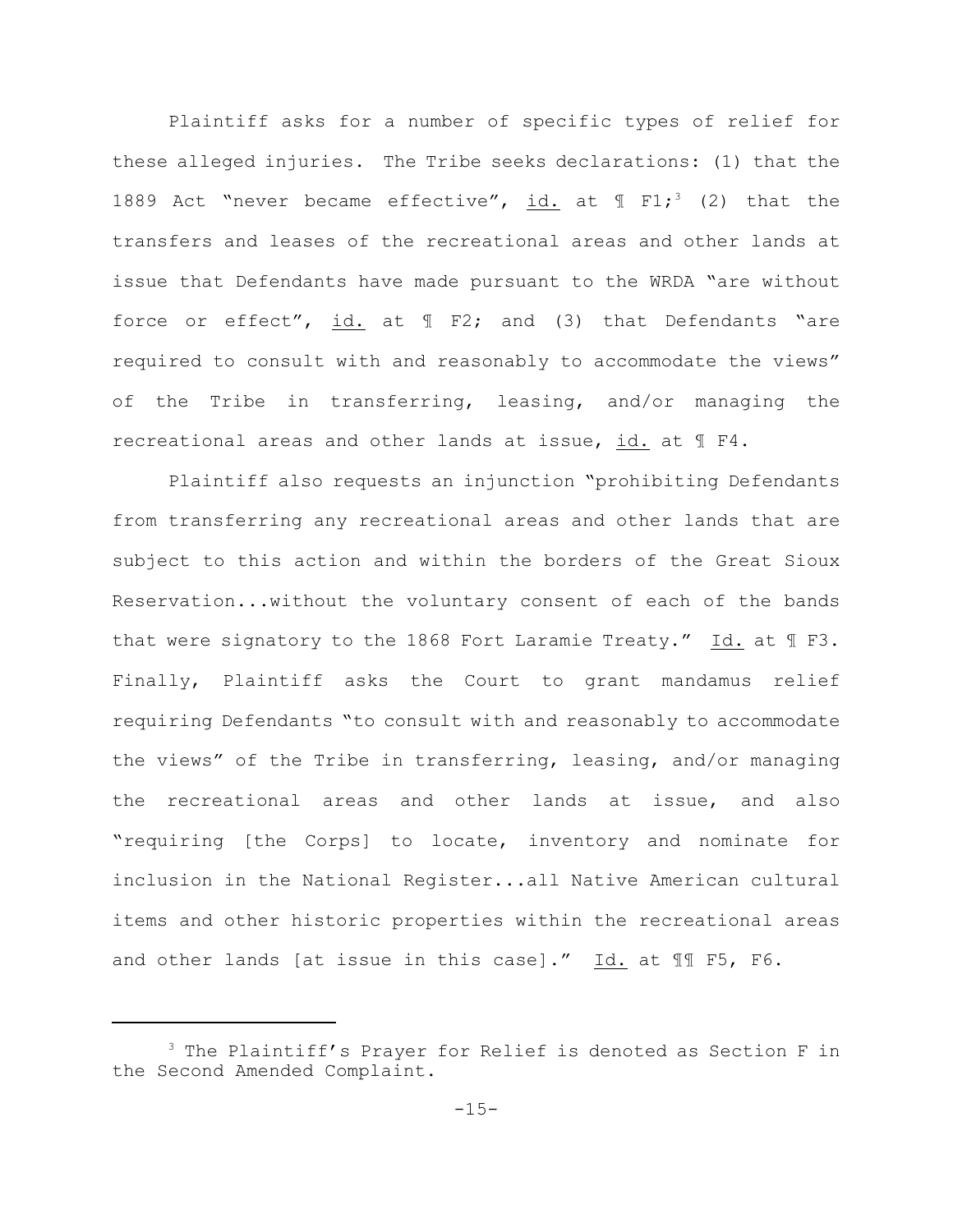Defendants contend that Plaintiff has failed to establish Article III standing for its first three claims, arguing that the Tribe does not have legally protected interests in the recreational areas and other lands at issue under Article 12 of the 1868 Treaty. Defendants also argue that even if Plaintiff did have standing, its claims are barred by the United States' sovereign immunity and by the statute of limitations. Finally, Defendants assert that Plaintiff has failed to establish standing for, and cannot seek mandamus relief for, its fourth claim because the NHPA creates only discretionary duties that the Corps cannot be required to perform.

## **A. Plaintiff Lacks Standing to Bring Its First Three Claims Because It Does Not Have a Legally Protected Interest in the Recreational Areas and Other Lands at Issue.**

Whether a plaintiff has standing to pursue his or her claim is a threshold question of subject matter jurisdiction. Steel Co. v. Citizens for a Better Env't, 523 U.S. 83, 102 (1998). In order to establish standing under Article III, a plaintiff must demonstrate (1) "a 'concrete and particularized' injury that is 'actual or imminent,'" (2) "'caused by, or fairly traceable to, an act that the litigant challenges in the instant litigation,'" and (3) "'redressable by the court.'" Nuclear Info. & Res. Serv. v. Nuclear Regulatory Comm'n, 509 F.3d 562, 567 (D.C. Cir. 2007) (quoting Fla. Audubon Soc'y v. Bentsen, 94 F.3d 658, 663 (D.C. Cir. 1996)). A plaintiff's alleged injury in fact must be concrete and particularized and not conjectural, hypothetical or speculative.

-16-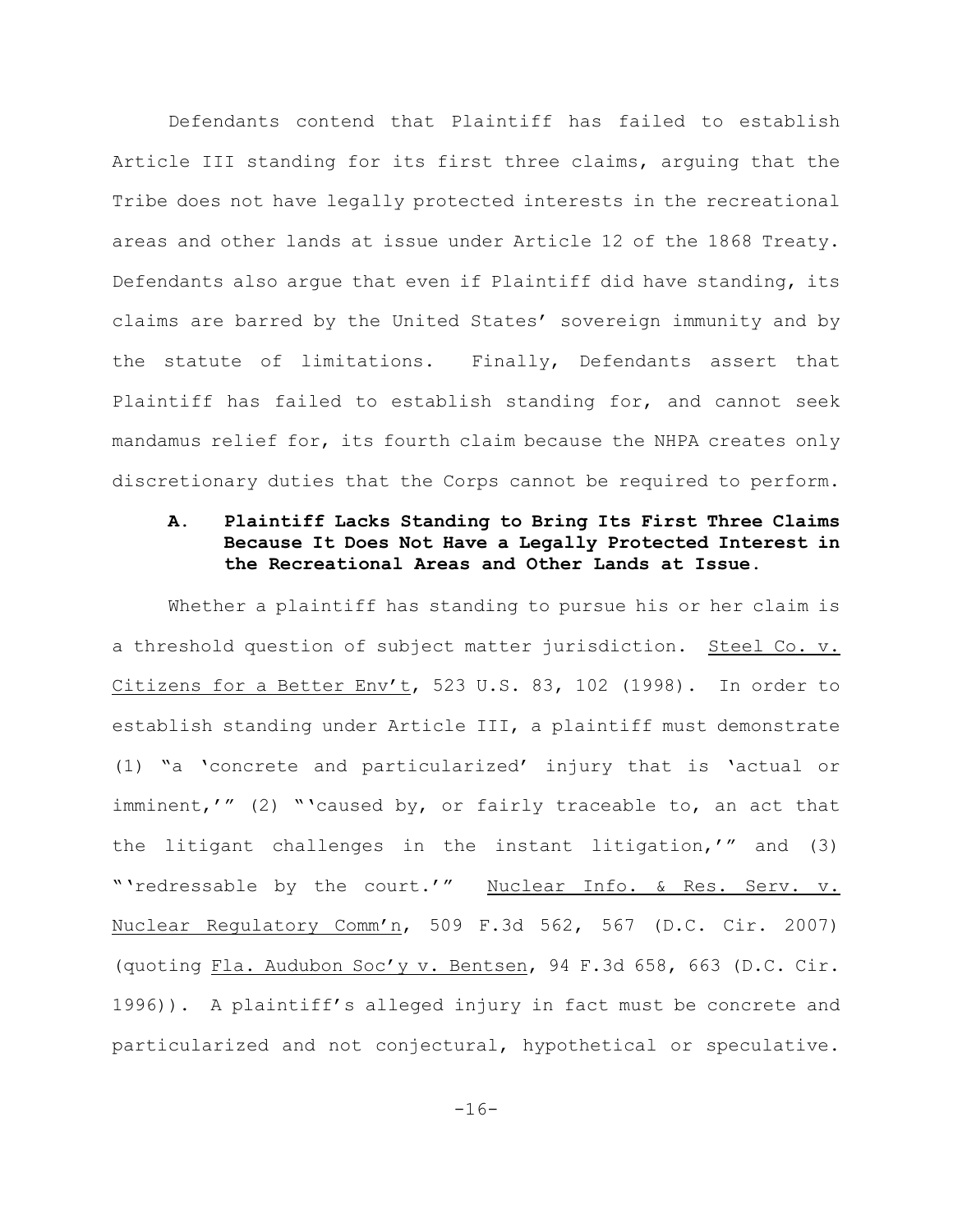Lujan v. Defenders of Wildlife, 504 U.S. 555, 560-61 (1992); Sierra Club v. EPA, 292 F.3d 895, 989 (D.C. Cir. 2002).

In this case, Plaintiff alleges that the Corps' past and future actions under Title VI of WRDA will cause it to suffer an injury in fact to its interests in the recreational areas and other lands at issue. The Oglala Tribe asserts that it has a legal interest in those lands designated in the 1868 Fort Laramie Treaty, specifically in Article 12, and that Defendants owe it a trust responsibility over those lands, as established by "the 1825 Treaty, 1851 Fort Laramie Treaty, 1868 Fort Laramie Treaty and federal statutory and common law." 2d Am. Compl. at ¶ 64.

Defendants argue that the Tribe does not have any valid legal interests in the land at issue under Article 12 of the 1868 Fort Laramie Treaty because there is no cession or treaty at issue in the Corps' transfer of lands, only Congress' unilateral action under Title VI of the WRDA. Furthermore, Defendants argue that the Tribe will sustain no present injury by the transfer of the lands at issue because Congress already chose to abrogate any interest in those lands under the 1889 Act, the FCA, and Title VI of WRDA. In response, the Oglala Tribe argues that it does have a valid injury in fact because "the [1889] Act..., like many other 'surplus land acts' enacted by Congress during the late 19th and early 20th century, was not intended and therefore did not have the effect to diminish or otherwise alter the boundaries of the Great Sioux

-17-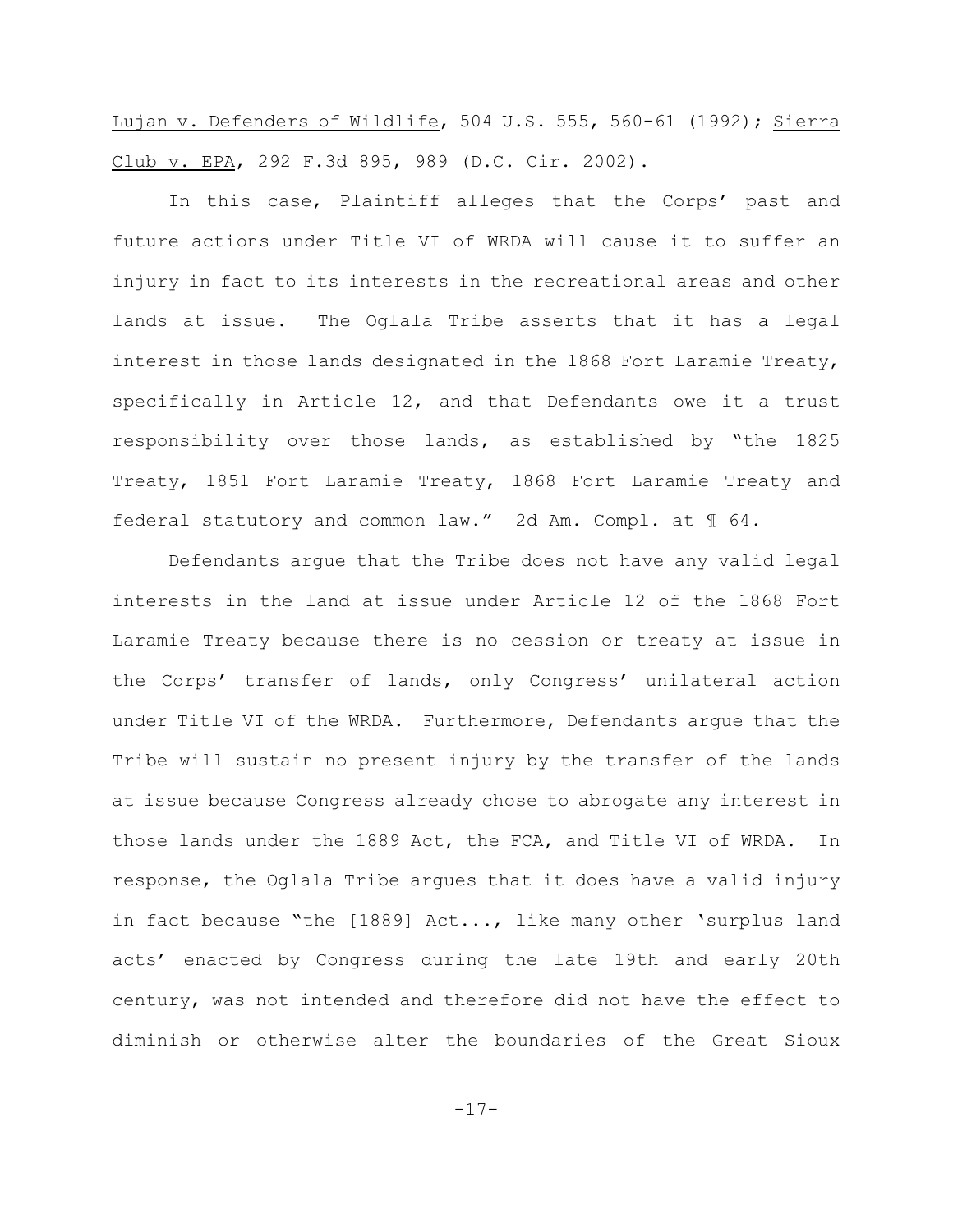Reservation established by...the 1868 Fort Laramie Treaty." Pl.'s Reply at 3.

The Court recognizes the possible injustice done to the Oglala Tribe, and possibly others as well, if the Sioux Commission failed to legally collect the signatures required to make the 1889 Act legally effective. See 2d Am. Compl. at ¶ 31 (asserting that the Sioux Commission did not collect valid signatures from threequarters of tribal, adult males). The Court also recognizes possible injuries that could result from the Government's alleged failure to exercise its trust responsibility to the aboriginal interests of the Oglala, and other tribes, in the lands held in the Great Sioux Reservation. See Haida Nation v. British Columbia (Minister of Forests), 2002 BCCA 147 (finding Canadian government officials had a responsibility to consult with and accommodate a tribe before granting a tree farm license, arising from the government's fiduciary duty and the tribe's aboriginal interests).

However, the Court finds the Tribe cannot assert a valid legal interest to the lands at issue in this case because those interests were abrogated by the 1889 Act.

First, Article 12 of the 1868 Fort Laramie Treaty does not apply to this action because there is no present cession of or treaty concerning the lands at issue. These lands were removed from what remained of the Great Sioux Reservation, and were thus taken out of the control and interest of the tribes, once the 1889

-18-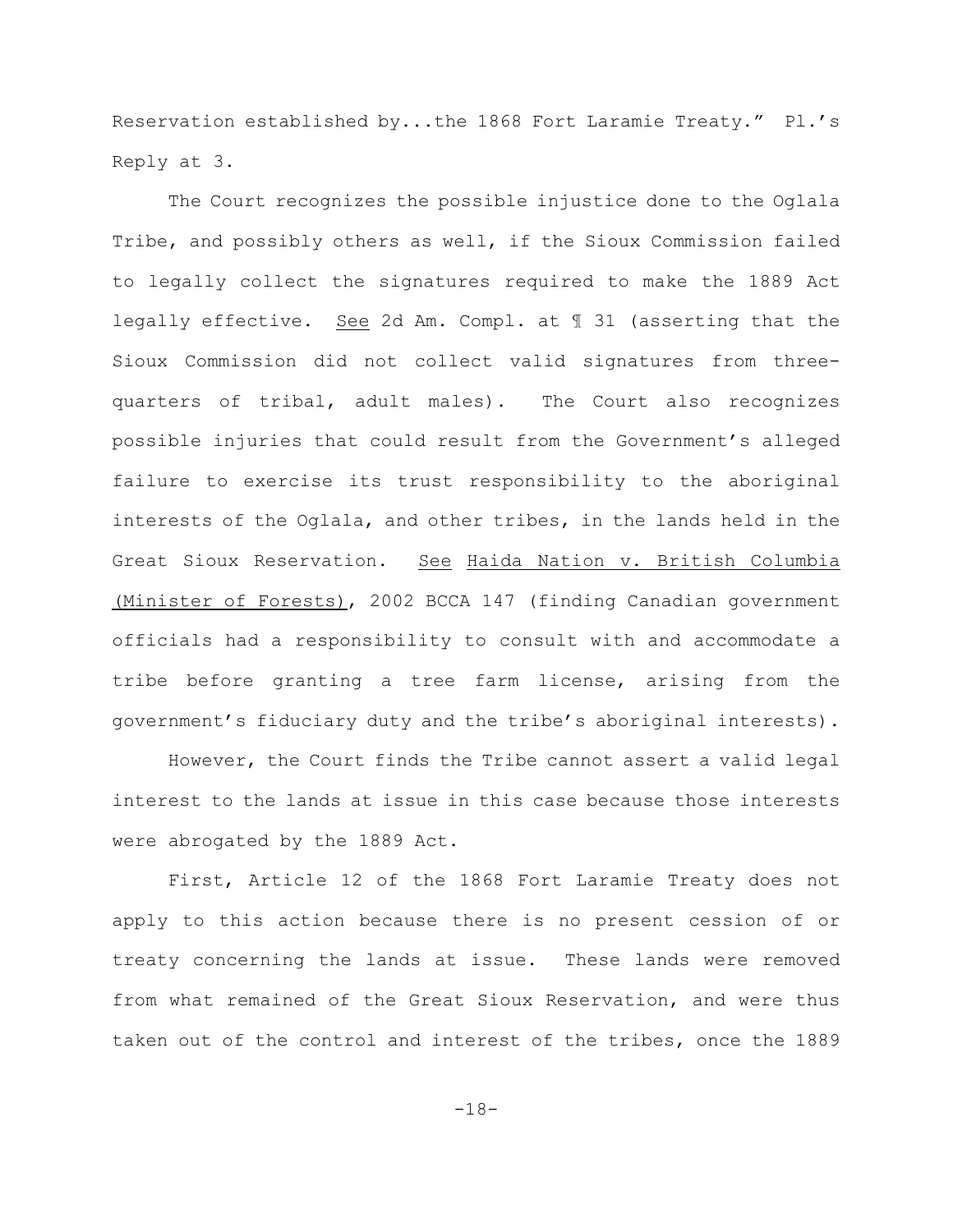Act went into effect. While the Tribe argues that the 1889 Act was not properly ratified, given the Sioux Commission's failure to garner the consent of three-fourths of the adult tribal males, it is undisputed that the United States government acted upon the supposed ratification by creating six reservations for the various tribes, including the Oglala Tribe's Pine Ridge Reservation, and returning the other land to the public domain. Rosebud Sioux, 430 U.S. at 589. In fact, the Rosebud Sioux Court noted that the "termination of Reservation status [contained in the 1889 Act] was agreed to by three-fourths of the adult male Indians on the Great Sioux Reservation, S.Ex.Doc. 51, 51st Cong., 1st Sess. 234, 242 (1890)." Id. at 589 n. 5.

While the constitutionality of the 1889 Act has not yet been litigated, the Supreme Court has previously found that "regardless of whether land [once held by Indians] is conveyed pursuant to an Act of Congress for homesteading or for flood control purposes, when Congress has broadly opened up such land to non-Indians, the effect of the transfer is the destruction of pre-existing Indian rights to regulatory control." Bourland, 508 U.S. at 692.

In this case, it is undisputed that the land at issue has been used, in part, as recreational areas for non-Indians for some time. See 2d Am. Compl. at ¶ 38. In addition, Congress authorized the transfer of land at issue by passing the WRDA, which does not even mention the 1868 Fort Laramie Treaty or any rights the Tribe might

-19-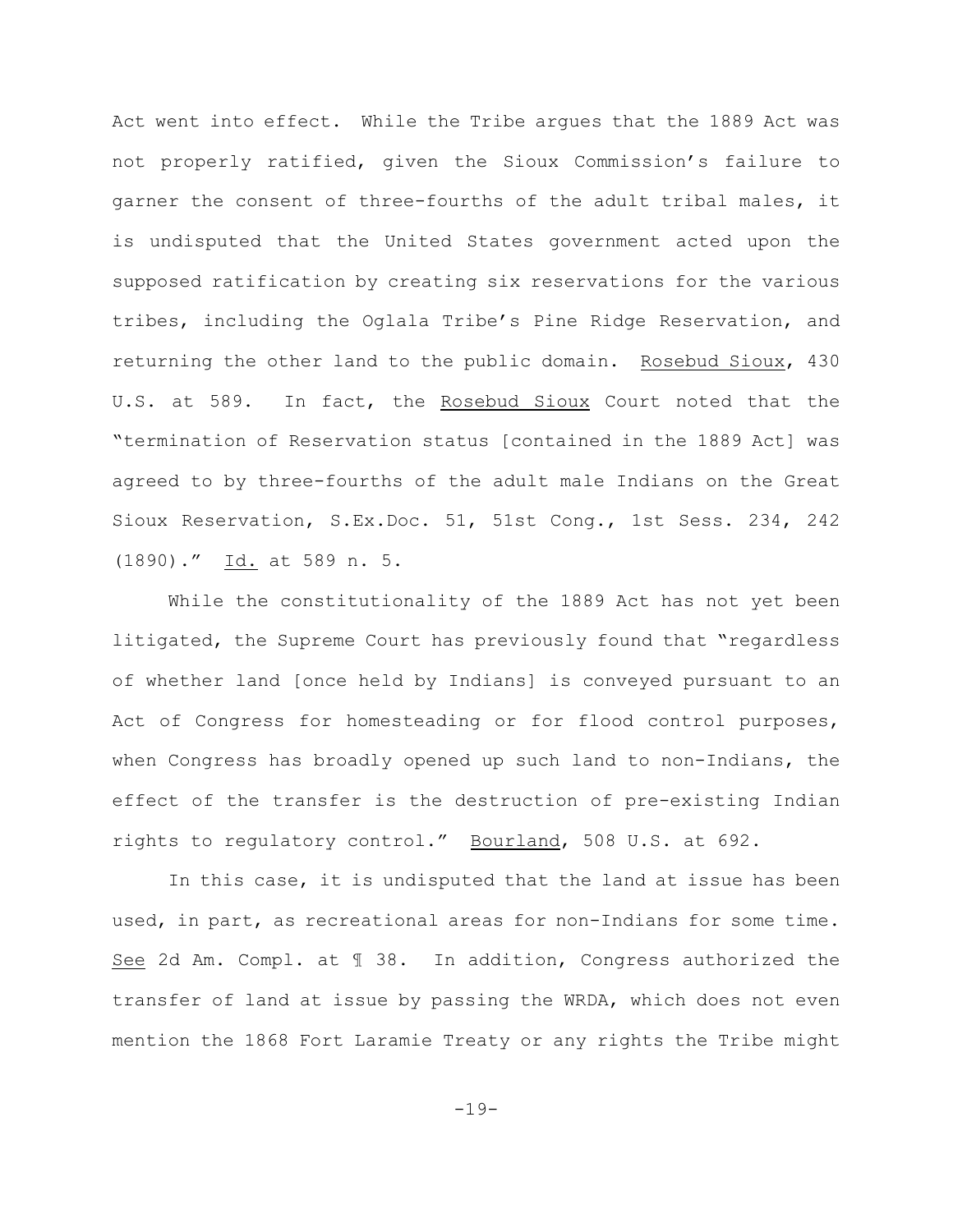assert under it.<sup>4</sup> Given these facts, the Court cannot conclude that the Oglala Tribe has any legal interest that would allow it to presently seek declaratory and/or injunctive relief regarding those lands.

In dealing with prior transfers of land for flood control purposes, the Supreme Court found that in passing the FCA, "Congress gave the [Corps], not the [t]ribe[s], regulatory control over the taken area." Bourland, 508 U.S. at 691 (emphasis added). In addition, in assessing the rights of tribes to lands previously contained in the Great Sioux Reservation, the Court also found that Congress can act to change tribal boundaries even though there was no evidence that the legislation had been ratified. See Rosebud Sioux, 430 U.S. at 615 (holding that even though there was no evidence that the 1904 Act had been ratified, the statutory language and legislative history showed that "[t]he intent of

In particular, \$ 605 of the WRDA specifically addresses the interests of Plaintiff in the Corps' transfer of land to the State of South Dakota, stating that "[a]ll permits, rights-of-way, and easements granted by the Secretary to the Oglala Sioux Tribe for land on the west side of the Missouri River between the Oahe Dam and Highway 14, and all permits, rights-of-way, and easements on any other land administered by the Secretary and used by the Oglala Sioux Rural Water Supply System, are granted to the Oglala Sioux Tribe in perpetuity to be held in trust under section 3(e)of the Mni Wiconi Project Act of 1988 (102 Stat. 2568)." Pub. L. No. 106-53, § 605(a)(1)(B). If the Secretary previously had the power to grant permits, rights-of-way, and easements to the Tribe for the land at issue, that is further acknowledgment that the Tribe did not possess that land prior to passage of the WRDA. See Black's Law Dictionary 527 (7th Ed. 1999) (defining easement, in part, as "the right to use" land "owned by another person").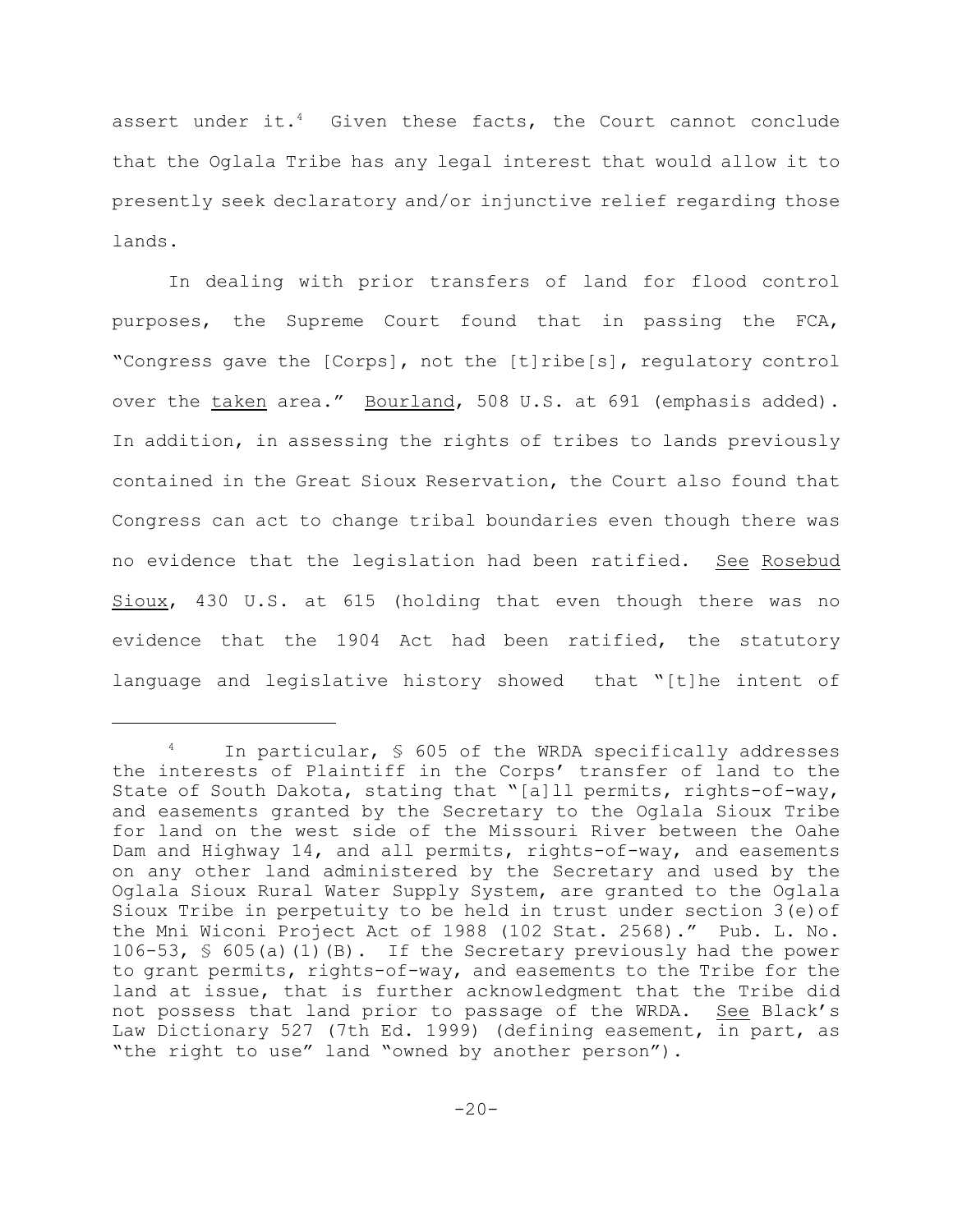Congress in the 1904, 1907, and 1910 Acts was to change the boundaries of the original 1889 Rosebud Reservation").

In sum, in assessing what rights, if any, the Oglala Tribe may have under the 1868 Fort Laramie Treaty to the recreational areas and other lands at issue, the Court is mindful that

in dealing with the validity of the cession of tribal lands enacted in contravention of a treaty requiring three-fourths Indian consent..."it was never doubted that the power to abrogate [the treaty] existed in Congress ...[such that] the judiciary cannot question or inquire into the motives which promoted the enactment of [the cession] legislation." Although [the administrative commission] failed to garner the signature of threequarters of the Indians in consent of the proposed changes, Congress understandably relied on this holding as authorizing it to diminish unilaterally the Reservation boundaries.

Rosebud Sioux, 430 U.S. at 594, quoting Lone Wolf v. Hitchcock, 187 U.S. 553, 556, 558 (1903).

In this case, regardless of whether the Crook Commission received the required authorization to cede tribal lands under Article 12 of the 1868 Fort Laramie Treaty, and thus Section 28 of the 1889 Act, the United States government took action to diminish Reservation boundaries at that time and Congress passed many acts "to [further] change the boundaries of the original 1889 Rosebud Reservation." Rosebud Sioux, 430 U.S. at 615 (discussing Congress' passage of such acts in 1904, 1907, and 1910); see also Sioux Nation, 448 U.S. at 383 n. 14 (stating that "later congressional actions [had] the effect of further reducing the domain of the Great Sioux Reservation").

-21-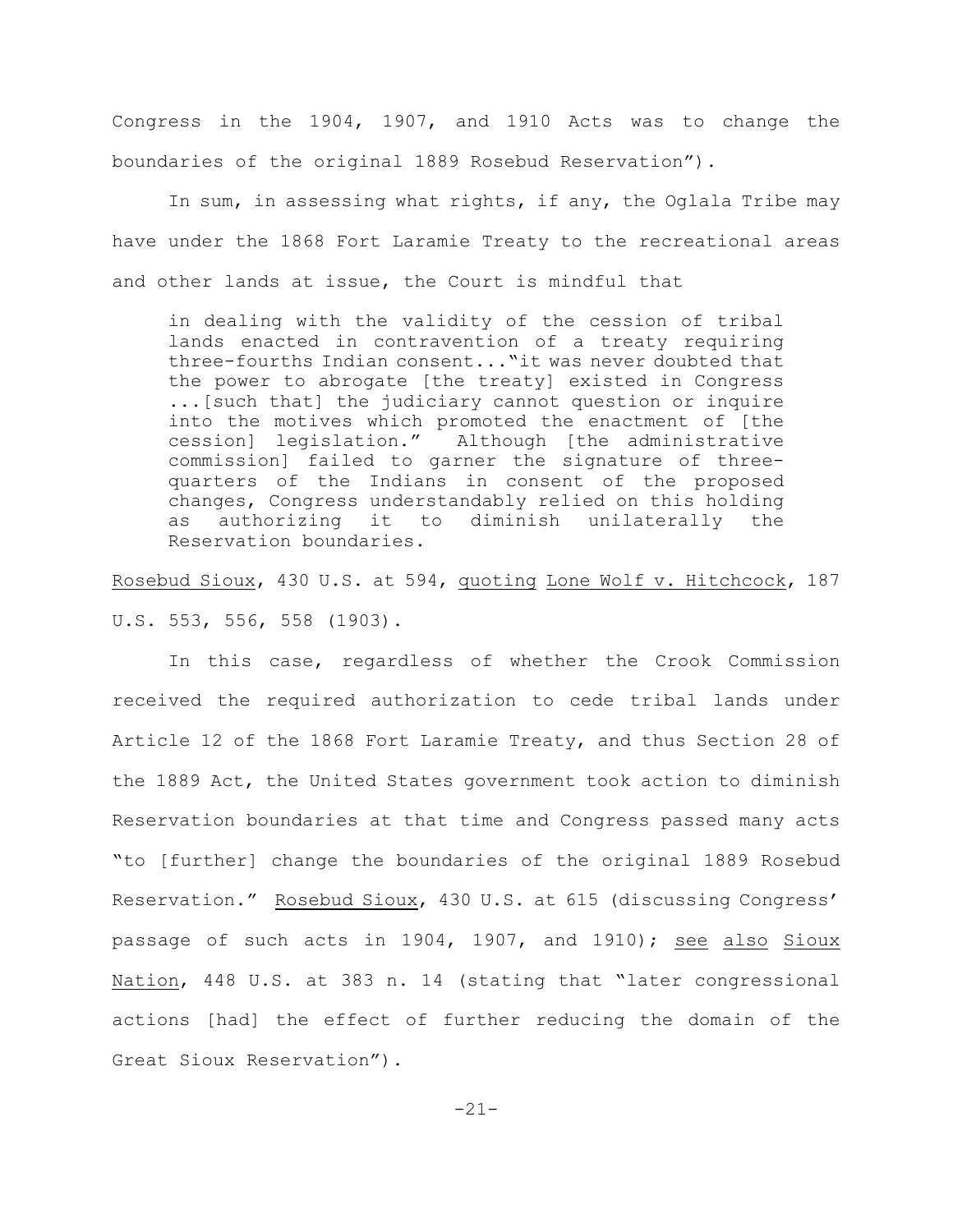Thus, Congress, through the 1889 Act and other such legislation, authorized and acted upon the diminution of tribal lands previously held in the Great Sioux Reservation, including the lands at issue in this case. See Sioux Nation, 448 U.S. at 382 (stating that passage of the 1877 Act and subsequent transfer of the Black Hills portion of the Great Sioux Reservation "had the effect of abrogating the [1868] Fort Laramie Treaty") (emphasis added). Accordingly, the Court concludes that the Oglala Tribe does not have a valid legal interest in the recreational areas and other lands at issue because any interest was extinguished by the 1889 Act, once it became effective, and Congress' enactment of subsequent legislation.

Second, while the Tribe relies upon the Haida Nation case to support the assertion that Defendants owe the Tribe a trust responsibility based upon its aboriginal interest in the lands at issue, the facts of this case are not similar to those of Haida Nation. Specifically, the Haida Nation court rested its findings, in part, on the fact that the tribe had never "surrendered their Aboriginal rights by treaty, and their Aboriginal rights ha[d] not been extinguished by federal legislation." 2002 BCCA 147 at ¶ 22 (internal quotations and citations omitted). In addition, the Canadian court concluded that "the fiduciary duty of the [government] to the aboriginal peoples [was grounded in] a general guiding principle for s. 35(1) of the Constitution Act, 1982,"

 $-22-$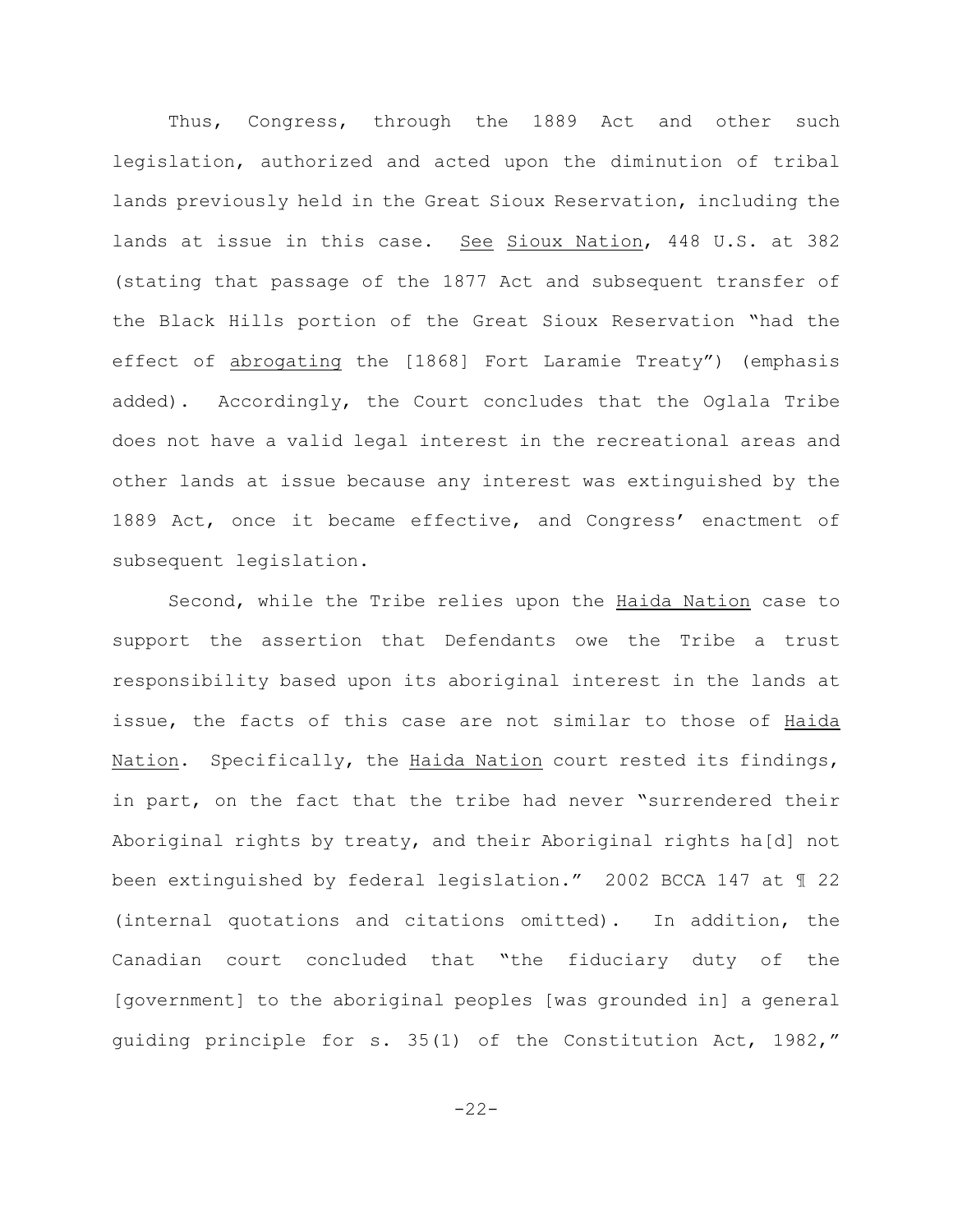which states that "[t]he existing aboriginal and treaty rights of the aboriginal peoples of Canada are hereby recognized and affirmed." Id. at ¶¶ 36-37.

In this case, the Court has already determined that the Oglala Tribe's rights to the land at issue had been extinguished by the 1889 Act, once it became effective, and other acts. See discussion, supra. Moreover, the United States Constitution does not contain a similar acknowledgment of aboriginal tribal rights. Thus, the Oglala Tribe cannot assert a valid aboriginal interest in the recreational and other lands at issue in this case, and Defendants cannot be found to have a trust responsibility over those lands. See also Bourland, 508 U.S. at 695 (finding "no evidence in the relevant treaties [including the 1868 Fort Laramie Treaty and the 1889 Act] or statutes [including the FCA] that Congress intended to allow the [t]ribe to assert regulatory jurisdiction over these lands pursuant to inherent sovereignty").

In sum, the Court concludes that the Oglala Sioux Tribe cannot establish standing to bring its first three claims because it cannot assert an injury in fact to any valid interest in the recreational areas and other lands at issue in the case.<sup>5</sup>

 $5$  Moreover, given that any injury to the Tribe occurred when the 1889 Act became effective and subsequent acts of Congress were enacted, and not by the transfer of land designated in Title VI of the WRDA, the second and third standing requirements cannot be met--any injury to the Tribe's interests is neither a result of the Corps' present WRDA actions nor redressable by ordering the (continued...)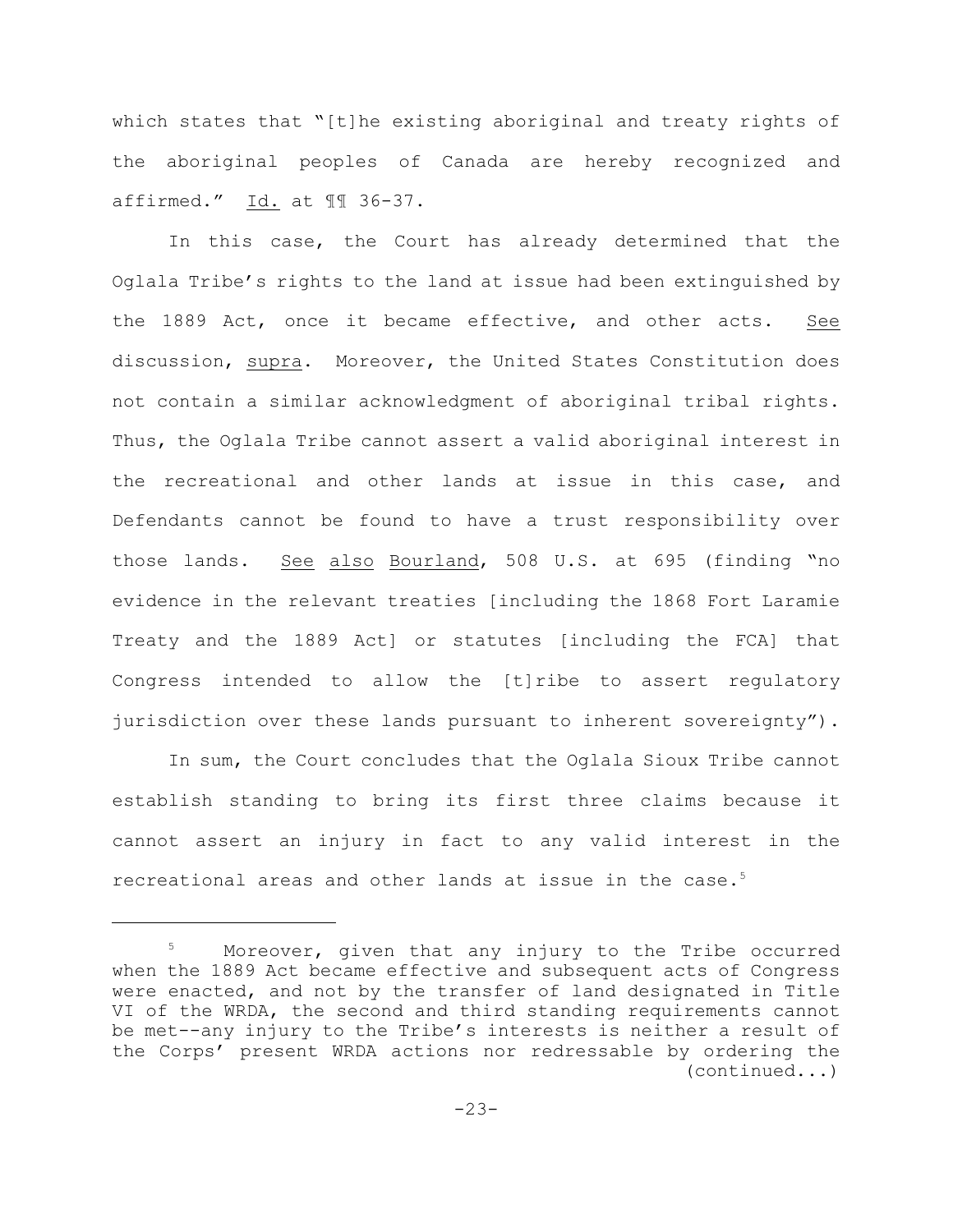### **B. Defendants Do Not Have Any Mandatory Obligations.**

Section 106 of the NHPA requires

[t]he head of any Federal agency having direct or indirect jurisdiction over a proposed Federal or federally assisted undertaking in any State...shall, prior to the approval of the expenditure of any Federal funds on the undertaking..., take into account the effect of the undertaking on any district, site, building, structure, or object that is included in or eligible for inclusion in the National Register.

16 U.S.C. § 470f. Section 110 of the NHPA was added in 1980 to "clarif[y] and codif[y] the minimum responsibilities expected of Federal agencies in carrying out the purposes of th[e] Act." Lee v. Thornburgh, 877 F.2d 1053, 1057 (D.C. Cir. 1989), (quoting H.R. Rep. No. 1457, 96th Cong., 2d Sess. 36 (1980)).

In this case, the Oglala Tribe claims that the NHPA requires the Corps "to locate, inventory and nominate for inclusion in the National Register...all Native American cultural items and other historic properties within the recreational areas and other lands [at issue in this case]." 2d Am. Compl. at ¶ F6. Defendants argue that Plaintiff's NHPA claim must be dismissed for lack of a statutory basis, contending that the NHPA creates essentially procedural obligations and thus does not mandate agency action.

 $5(\ldots$ continued)

Corps to stop the transfers. See Lujan, 504 U.S. at 560 (stating that to establish standing, there "must be a causal connection between the injury and the conduct complained  $of...$  [and] it must be likely...that the injury will be redressed by a favorable decision") (internal quotations omitted).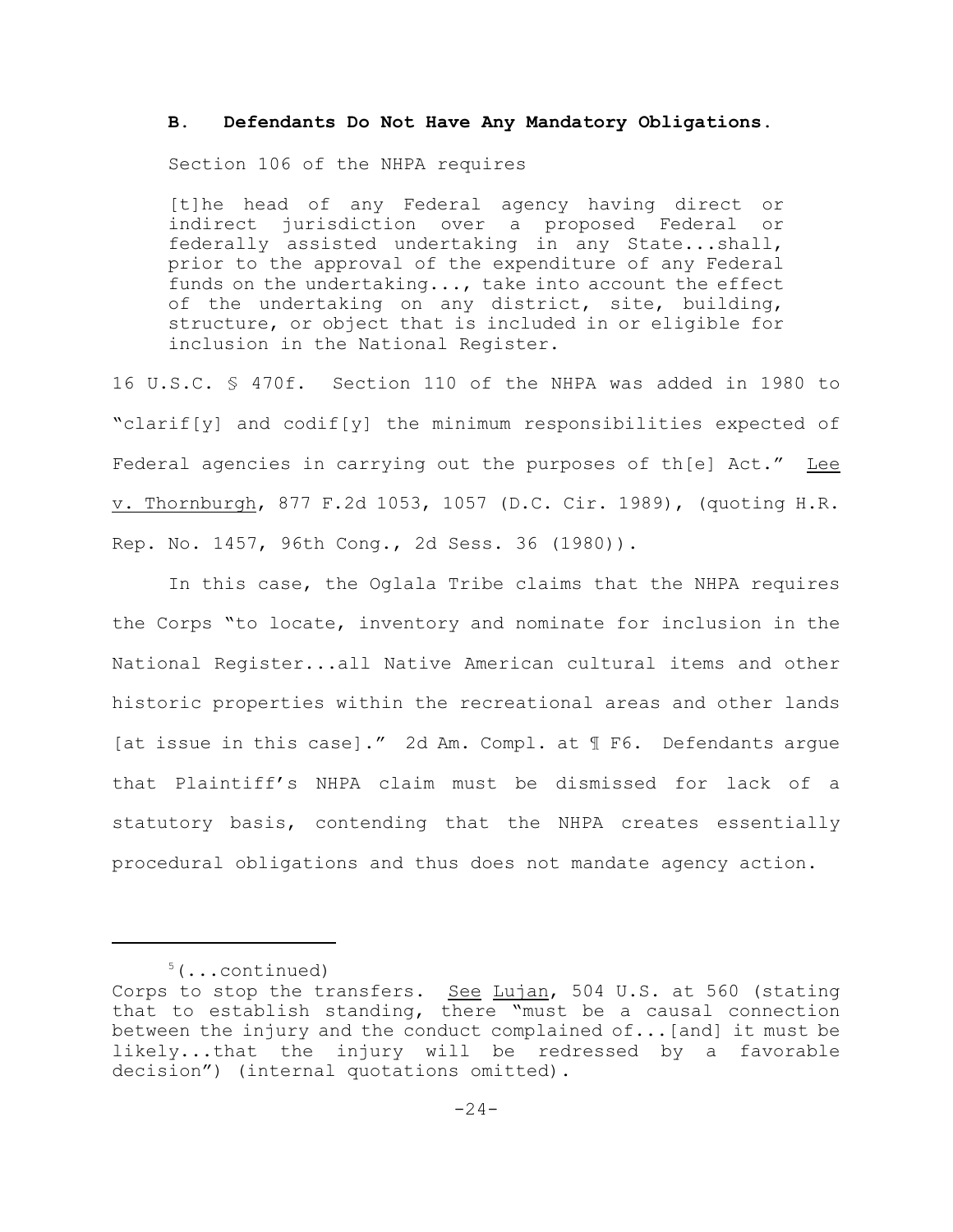In deciding whether mandamus is appropriate in this action, the Court is mindful that mandamus is a "drastic remedy, to be invoked only in extraordinary situations." Consol. Edison Co. v. Ashcroft, 286 F.3d 600, 605 (D.C. Cir. 2002). Accordingly, mandamus is available "only if: '(1) the plaintiff has a clear right to relief; (2) the defendant has a clear duty to act; and  $(3)$ there is no other adequate remedy available to plaintiff.'" In re Medicare Reimbursement Litig., 309 F. Supp. 2d 89, 96 (D.D.C. 2004), (quoting N. States Power Co. v. Dep't of Energy, 128 F.3d 754, 758 (D.C. Cir. 1997)). In determining whether mandamus is available, an agency's duty must be "'so plainly prescribed as to be free from doubt and equivalent to a positive command.... [W]here the duty is not thus plainly prescribed, but depends on a statute or statutes the construction or application of which is not free from doubt, it is regarded as involving the character of judgment or discretion which cannot be controlled by mandamus.'" Id. (quoting Wilbur v. United States, 281 U.S. 206, 218-219 (1930)).

The Tribe argues that Section 110 creates a mandatory obligation for Defendants to "ensure that historic properties under the jurisdiction or control of the agency, are identified, evaluated, and nominated to the National Register." 16 U.S.C. § 470h-2(a)(2)(A) (emphasis added). However, a court in this District has already determined that "[t]he case law in this and

 $-25-$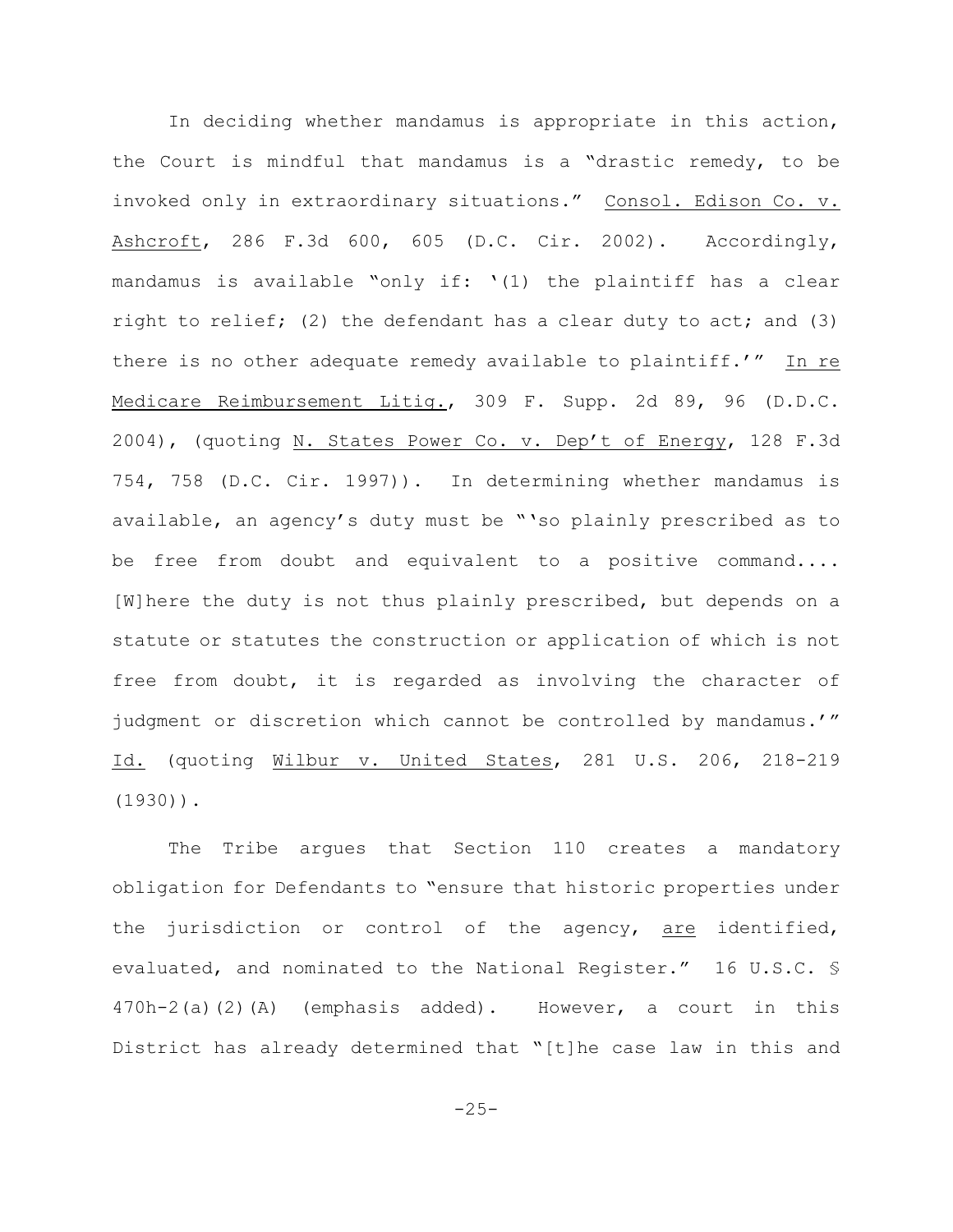other circuits holds that an agency's duty to act under the NHPA...is procedural in nature." Nat'l Trust for Historic Pres. v. Blanck, 938 F. Supp. 908, 925 (D.D.C. 1996), aff'd 203 F.3d 53 (D.C. Cir. 1999).

While Plaintiff tries to narrow the Blanck case to an examination only of Section  $110(a)$  (2)(B), the Blanck court did not use such limiting language. In fact, after examining the statutory language and the relevant case law, the Blanck court concluded that "Section 110 does not affirmatively mandate the preservation of historic buildings or other resources" and only requires an agency "to comply to the fullest extent possible with, and in the spirit of, the Section 106 consultation process and with its own Historic Preservation Plan." 938 F. Supp. at 925 (emphasis added). Because the NHPA does not create a "plainly prescribed" duty to act on the part of the Corps, the Court concludes that mandamus relief is inappropriate and Plaintiff's fourth claim is dismissed.<sup>6</sup>

It should also be noted that Plaintiff acknowledges that the Corps has a "current section 110(a)(2) preservation program...[which includes] the recreational areas and other lands" at issue in this case, and notes that under that plan, the Corps has evaluated at least 25% of the possible historical sights on the lands at issue for inclusion on the Federal Register. Pl.'s Reply at 9 n.2. Our Circuit Court has stated that NHPA Section 110 has "a limited reach...aimed solely at discouraging federal agencies from ignoring preservation values in projects they initiate, approve funds for or otherwise control." Lee, 877 F.2d at 1056. Thus, even if the Court were to conclude that mandamus was available under Section 110 of the NHPA, it appears that the Corps is not ignoring those duties because it has already planned for and acted upon its NHPA obligations in this case.